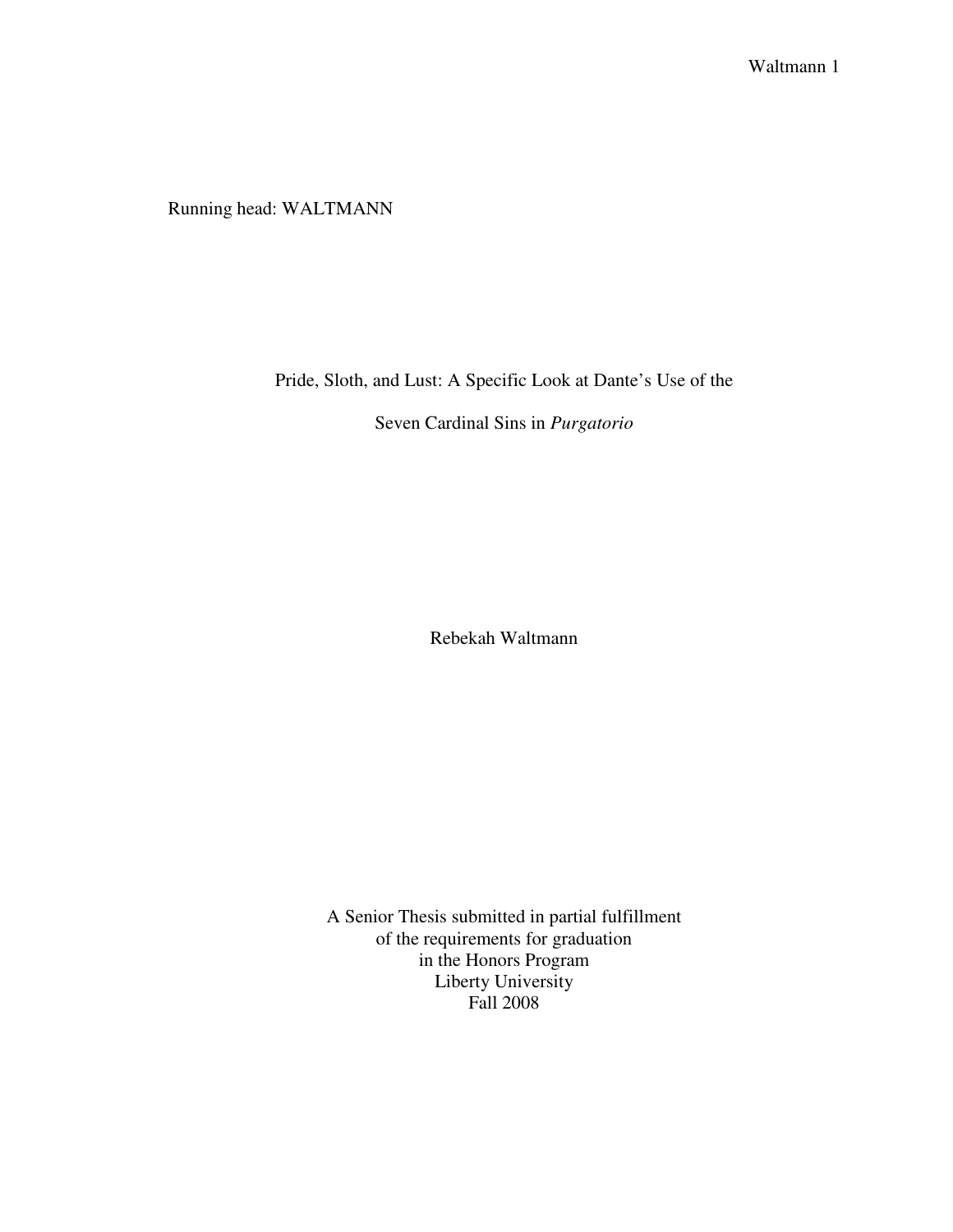Acceptance of Senior Honors Thesis

This Senior Honors Thesis is accepted in partial fulfillment of the requirements for graduation from the Honors Program of Liberty University.

> Branson Woodard, D.A. Thesis Chair

\_\_\_\_\_\_\_\_\_\_\_\_\_\_\_\_\_\_\_\_\_\_\_\_\_\_\_\_\_\_

Carl Curtis, Ph.D. Committee Member

\_\_\_\_\_\_\_\_\_\_\_\_\_\_\_\_\_\_\_\_\_\_\_\_\_\_\_\_\_\_

Gaylen Leverett, Ph.D. Committee Member

\_\_\_\_\_\_\_\_\_\_\_\_\_\_\_\_\_\_\_\_\_\_\_\_\_\_\_\_\_\_

James Nutter, D.A. Honors Director

\_\_\_\_\_\_\_\_\_\_\_\_\_\_\_\_\_\_\_\_\_\_\_\_\_\_\_\_\_\_

\_\_\_\_\_\_\_\_\_\_\_\_\_\_\_\_\_\_\_\_\_\_\_\_\_\_\_\_\_\_ Date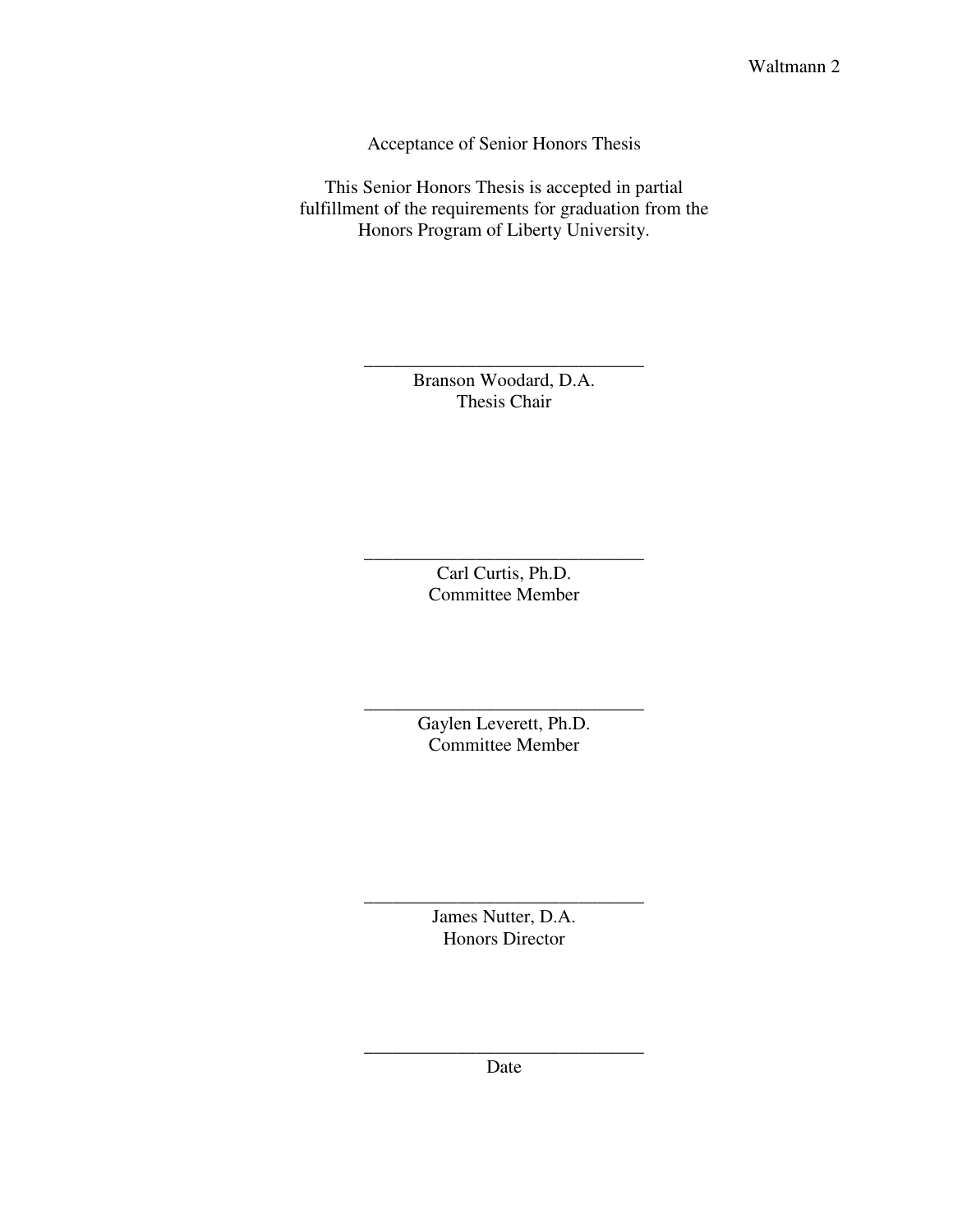## Abstract

The *Divina Commedia* (1308-1321) has been hailed as one of the greatest and most influential literary works in history, and one of the characteristics that puts it in the annals of time is Dante's mastery of Catholic theological ideals, especially the Seven Cardinal Sins, his artistry in portraying them, and his mix of unique and traditional depictions. Dante utilizes both traditional and unique artistic aspects of the Seven Cardinal Sins to provide both structure and to put moral messages in his greatest work, but in order to be aware of Dante's deep understanding of the Sins and how he shapes them to his use, a reader should understand the similarities and differences between the general views of the Sins and the view presented by Dante in *Purgatorio*. Although some of the Sins are also found in *Inferno*, not all of them can be found, and they are not used to provide structure as in *Purgatorio*. The first section of this thesis looks at the evolution of the Sins as can be discerned through academic research by tracing key moments beginning with the origins until the Sins became incorporated into Catholic theology. The second section discusses the influence of the Sins throughout Catholic Europe during the medieval ages. The third section discusses the metaphysical philosophy of the Sins given in *Purgatorio*, which includes what they are, where they come from, and what to do about them, and compares it to other possible philosophies of the Sins. The last section analyzes a few allegories used to strengthen the portrayal of the Sins in the cornices of Pride, Sloth, and Lust, which are used to represent the three categories of misdirected love. The combination of these four aspects of the Sins and *Purgatorio* allows the reader to achieve a greater understanding of Dante's mastery of the concept of the Sins in *Purgatorio*.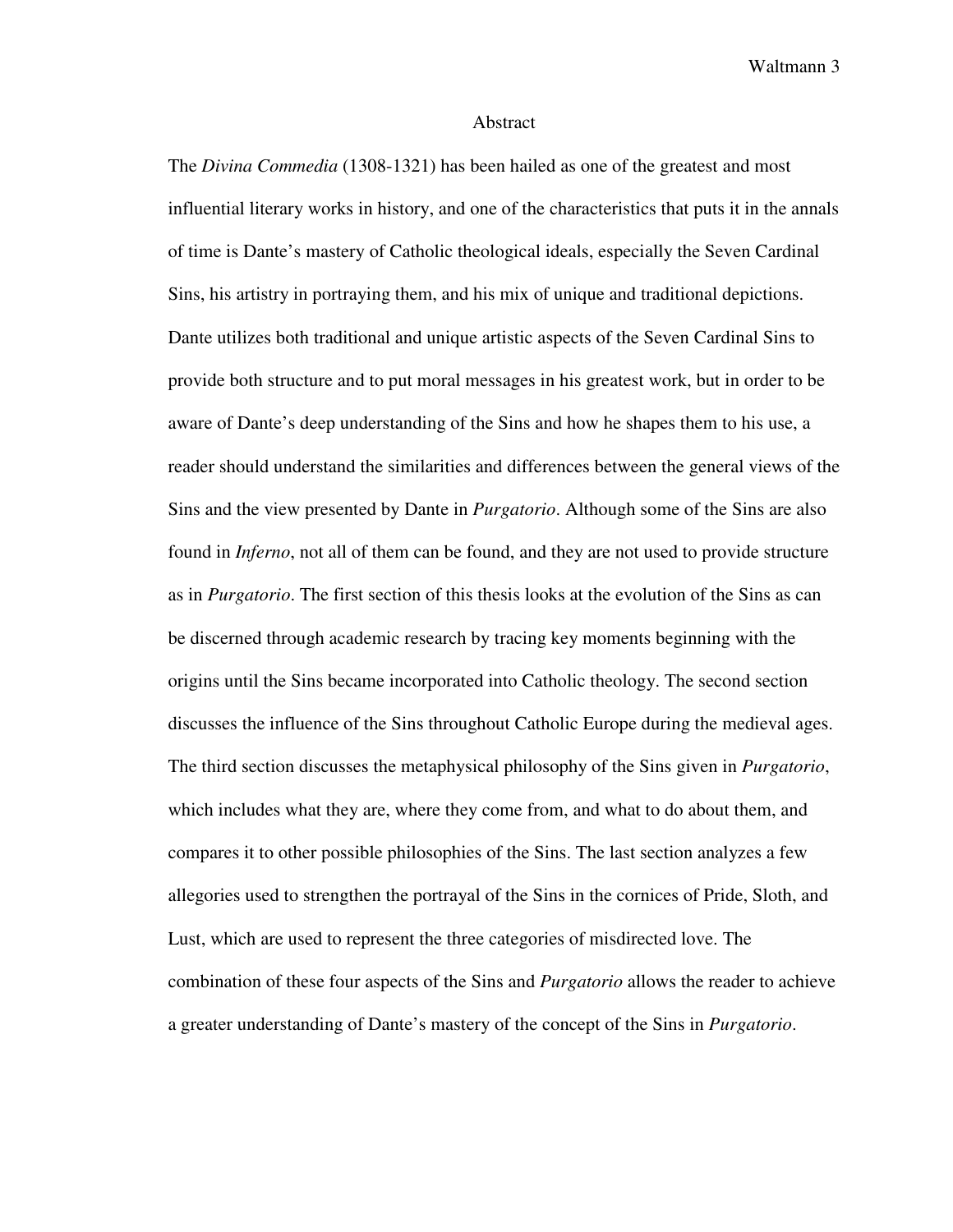Pride, Sloth, and Lust: A Specific Look at Dante's Use of the

# Seven Cardinal Sins in *Purgatorio*

 In the past twenty years or so, extensive research on the Seven Cardinal Sins has tapered off. The most thoroughly researched work was written in 1952 by Morton W. Bloomfield, *The Seven Deadly Sins*. In the late 1960s he was followed by Siegfried Wenzel, who wrote a few articles about the Sins, one which disagrees on some points of Bloomfield's, and one dealing with Dante's rationale for using the Sins, "Dante's Rationale for the Seven Deadly Sins (*Purgatorio*, XVII)," which gives a brief look at Dante's possible reasoning for using the Sins. In Dante studies, a plethora of books and articles have been written about every aspect of the *Divina Commedia*, but most only touch on the subject of the Cardinal Sins as a whole. Some, such as Richard Abrams's "Inspiration and Gluttony: The Moral Context of Dante's Poetics of the 'Sweet New Style'" and Joseph Pequigney's "Sodomy in Dante's Inferno and Purgatorio," delve into the details of one, possibly two, of the Sins in *Purgatorio*. Few scholars deal with the entire *Divina Commedia* because, even though the entire three-poem work represents the pilgrim Dante's journey through hell (*Inferno*), purgatory (*Purgatorio*), and heaven (*Paradiso*), each section stands as its own work with unique attributes. This thesis aims to narrow the gap, if only modestly, between the broad, general research of the Sins that briefly mentions Dante and the narrow, focused research that deals only with one of the Sins, by combining a concise summary of the possible origins of the Sins along with their evolution, the context of the use of the Sins in medieval Italy, Dante's philosophy of the Sins as seen in *Purgatorio*, and a brief evaluation of the portrayal of the Sins through looking at the allegories used in the cornices, separate levels (terraces) for each Sin, of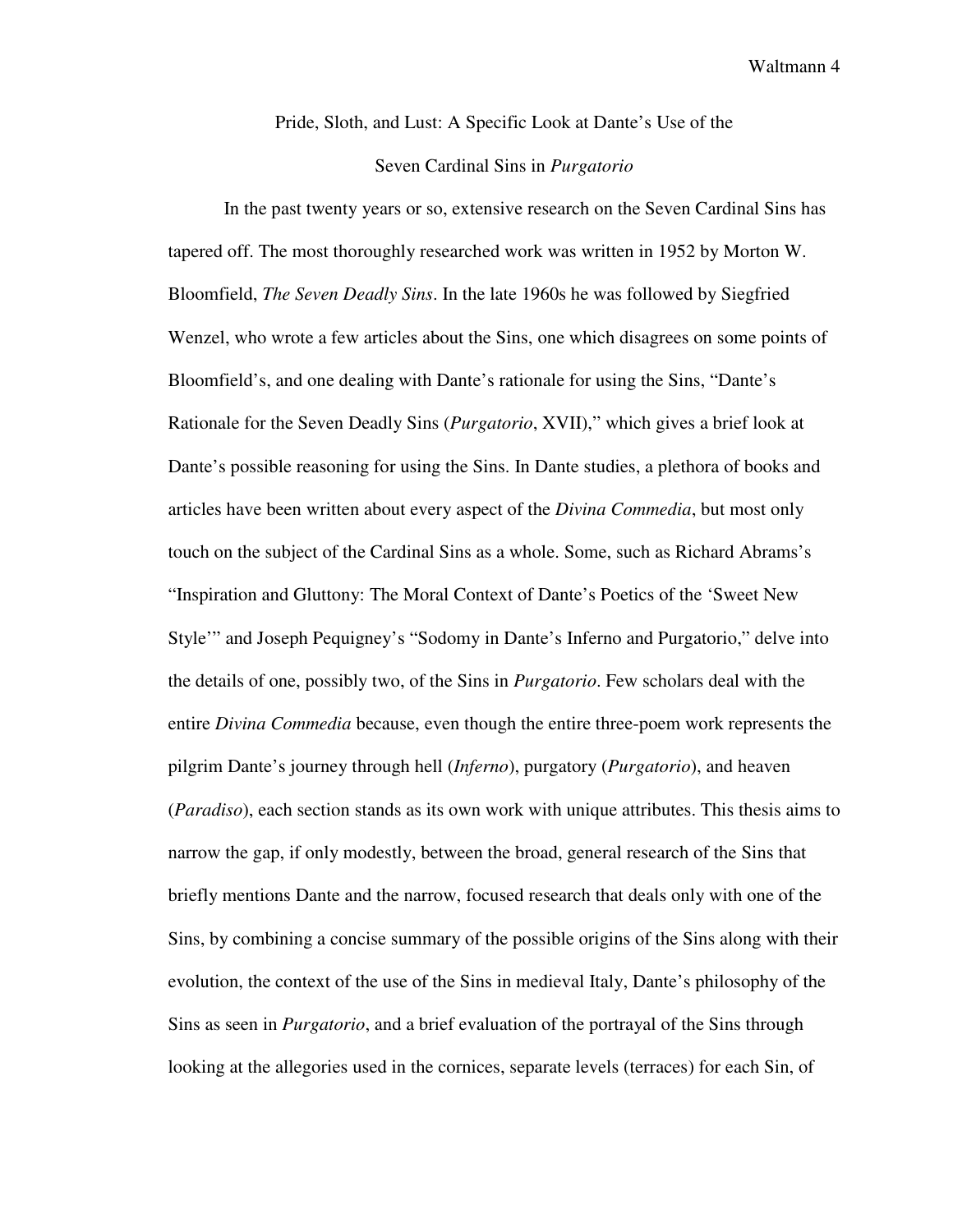the proud, the slothful, and the lustful. These four sections should give the reader greater understanding of the delicate balance between artistry and accurate explanations found in *Purgatorio*.

# *Historical Background: Prior to Dante*

 $\overline{a}$ 

 There is a difference between the Seven *Deadly* Sins and the Seven *Cardinal* Sins. This basic difference is that "deadly" implies damnation of a person's soul, while "cardinal" simply means the chief, or most important, sins. The distinction has been blurred throughout history, $<sup>1</sup>$  but there is still a difference between the origins and purpose</sup> of these two terms.<sup>2</sup> In fact, according to Morton W. Bloomfield,<sup>3</sup> "the term 'deadly sins' is rarely, if at all, applied to the cardinal sins before the  $14<sup>th</sup>$  century" (44). The author Dante demonstrates an understanding between the two when Od'risi, one of the proud, tells the pilgrim Dante, "Nor would I have been / among these souls, had I not turned to God / while I still had in me the power to sin"  $(XI 88-90)$ .<sup>4</sup> The author Dante uses other instances to further display the difference between those in *Inferno* (hell) and those in *Purgatorio* when other characters reiterate that they had come to Christ before death, but in different terms. Bloomfield thinks the main reason for the confusion began when the

<sup>&</sup>lt;sup>1</sup> Because of this confusion, many scholars now use the two terms interchangeably, so throughout this paper, some sources may say "deadly" in place of "cardinal."

<sup>2</sup> Morton W. Bloomfield, in his book, *The Seven Deadly Sins*. East Lansing: Michigan State UP, 1952., gives a more in-depth look into the details of the origins of both and how they have been confused. He traces the origins of both the Deadly and the Cardinal Sins, and also discusses how they have been confused throughout time.

 $3$  Morton W. Bloomfield and Siegfried Wenzel will be frequently referenced throughout this paper because they are two of the most thorough and recent authorities dealing with the Seven Sins. Bonnie Kent, "The Moral Life." The Cambridge Companion to Medieval Philosophy. Ed. A. S. McGrade. Cambridge: Cambridge UP, 2003., refers to them as being "Classic studies" in her endnotes (252).

<sup>&</sup>lt;sup>4</sup> John Ciardi's translation will be used because of his accurate translation and close keeping with the poetic style, which is important because part of the beauty of *Purgatorio* stems from Dante's blending of accurate information with artistry.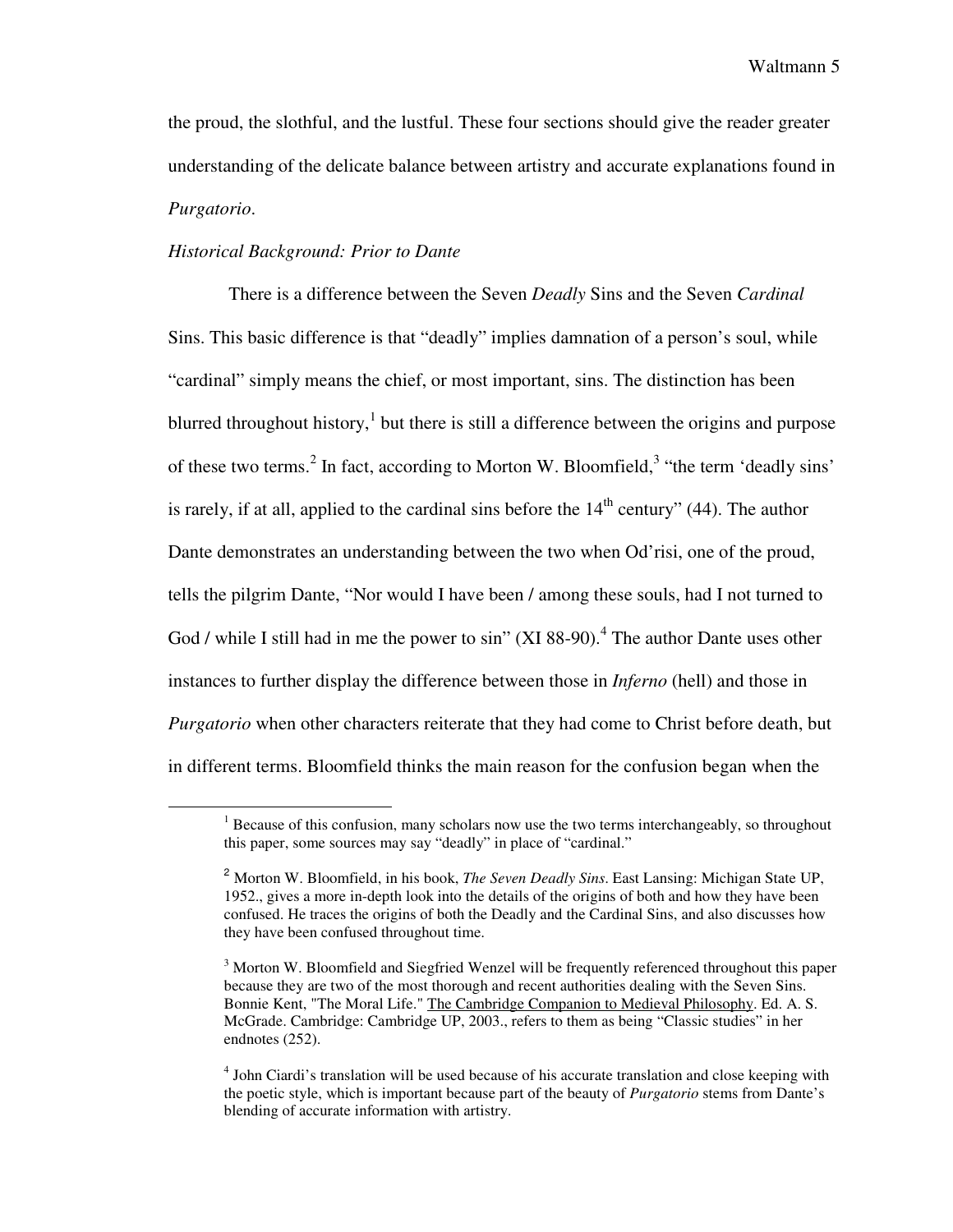Catholic Church started to convert pagans; because the new converts did not have the same moral standards as the Church, in order to aid the laymen in their confessions, the Church gave them a list of the "worst" sins (43, 57). According to the Catholic tradition, a person has to confess all his sins in order to receive true absolution from them. Dante continues the tradition of confession according to Catholicism when he uses the Paternoster<sup>5</sup> in the terrace of the Proud and the Beatitudes on every level.

 Two popular theories of Bloomfield and Wenzel help to establish the possible origins of the Sins. However, debate and speculation have never ceased about the true origins of the Sins, because none of the origins can be definitively proven. But the origins, no matter which theory is given, demonstrate that the Sins began because people knew that certain sins were more problematic in human society. Bloomfield believes that the Sins began as part of a Hellenistic Soul Journey. The main idea of the Soul Journey is that before a person is born, his or her soul passes through seven or eight levels from heaven to earth where the soul picks up certain attributes as it descends. When the person dies, his or her soul ascends to heaven, during which it returns the attributes to their respective levels (16). The idea of a cleansing of the Sins could have started from this idea, which eventually led to the Catholic practice of using the Sins for confession. Wenzel, however, suggests that the Sins, in reference to the original eight of Evagrius, were taken "from biblical texts and Alexandrian commentary, without denying possible influences from Gnosticism or Stoicism" (2). Whichever argument is true, the fact remains that the Sins, no matter their indistinguishable origins, made their way into Christian theology and, eventually, into *Purgatorio*.

Fortunately, Bloomfield and Wenzel are able to agree on at least the identity of

<sup>&</sup>lt;sup>5</sup> The Paternoster is the recitation of the Lord's Prayer, especially in Latin.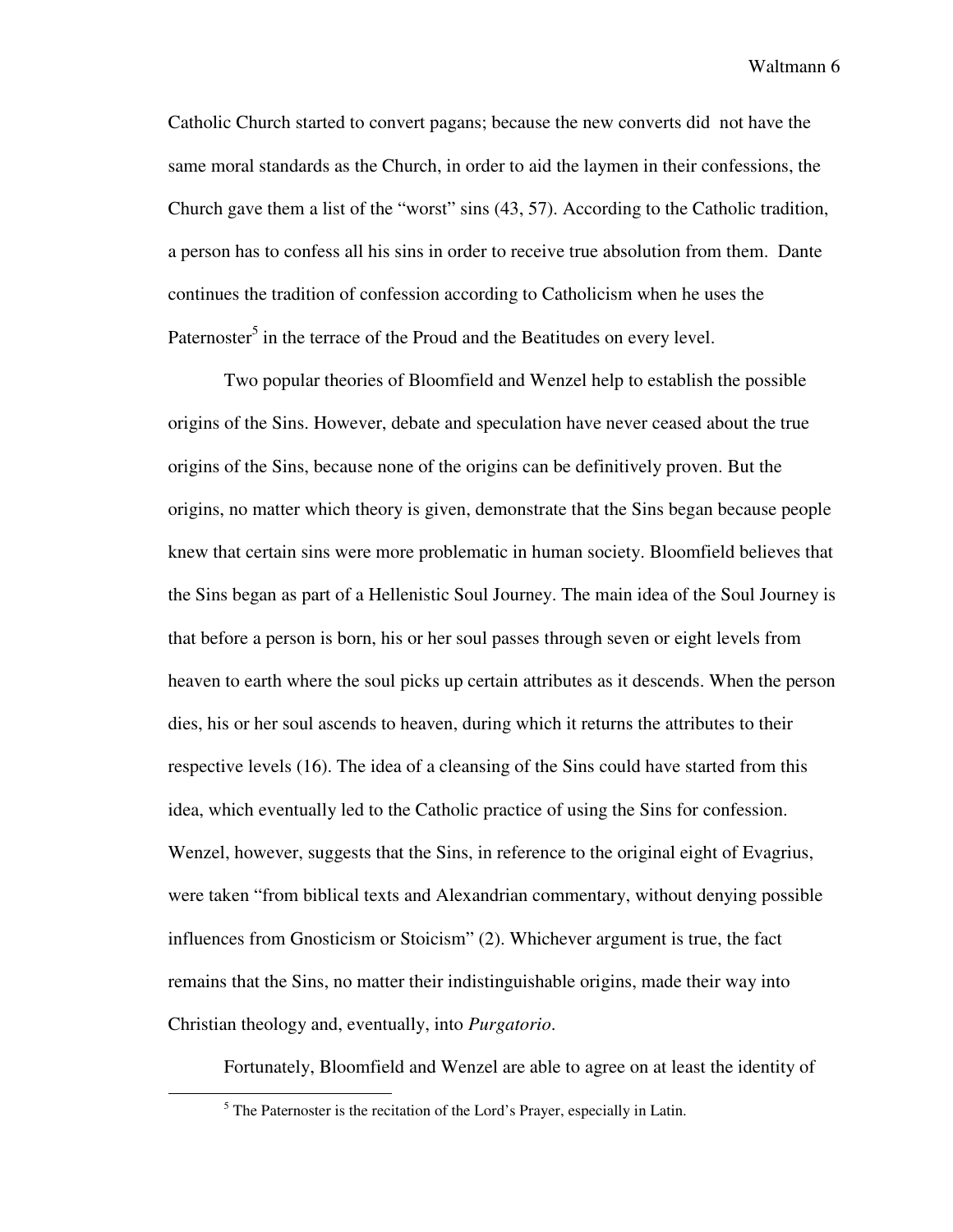the "father of the Seven Deadly Sins." He is Evagrius Pontus (345-399), a hermit in Egypt who is thought to have later started teaching Gnostic ideas to monks. He created a list of Sins which a monk had to fight on a daily basis, but he did not associate the Sins with confession or penance. Bloomfield states that they were not used for confession until the seventh and eighth centuries. His list of the Sins consisted of eight vices: *gula* (gluttony), *luxuria* (luxury), <sup>6</sup> *avaritia* (avarice/greed), *tristitia* (sadness), *ira* (wrath), *acedia* (sloth), *vana gloria* (vanity), and *superbia* (pride). He reasoned that those were most likely the sins that hermits and monks would struggle with the most during their lives of contemplation and solitude in monasteries and away from secular civilization (Bloomfield 57).

 The next major figure to the evolution of the Sins was John Cassian (360-435). He was a student of Evagrius, but Wenzel and Bloomfield disagree on whether or not he used Evagrius' concept of the vices, and just changed it to fit his purposes (Bloomfield 71, "Seven Deadly Sins" 4). Some of his works "introduced the teachings of the desert fathers to the West" ("Seven Deadly Sins" 4), and with those works he includes his altered list of the Sins. Bloomfield and Wenzel also disagree on whether Cassian's list contained eight or six Sins. In the list given by Bloomfield, Cassian's list contained

 $<sup>6</sup>$  Bloomfield translates the list of Evagrius from its original Greek into the Latin terms he thinks</sup> would have been used during medieval times. Some of the words do change through translation, one of the most apparent being πορνία *(luxuria)*. The literal translation of πορνία is fornication and prostitution, which describes the actual action of committing the sin.  $E\pi\theta$ υμια,  $\pi\dot{\alpha}\theta$ ος, and ορεξις are the actual words for lust, which describe the desire. However, even though the literal translation of *luxuria* is "luxury" and there is no etymological connection between lust and luxury, many sources use it as synonymous for fornication, and sometimes lust. According to Rosemund Tuve, "Notes on the Virtues and Vices." Journal of the Warburg and Courtauld Institutes. 27 (1964): 42-72., chastity is the virtue set across from *luxuria* (58), which also gives *luxuria* the connotation of fornication, along with Chaucer's portrayal of *luxuria* as "Lecherie" in "The Parson's Tale" (317). Conversely, even though most sources use *luxuria* to mean fornication, the action of sexual immorality, Dante uses lust as the desire, showing that even though the lustful in Purgatory are being punished for their actions, they must also be purged of the desire within their souls before they can reach God.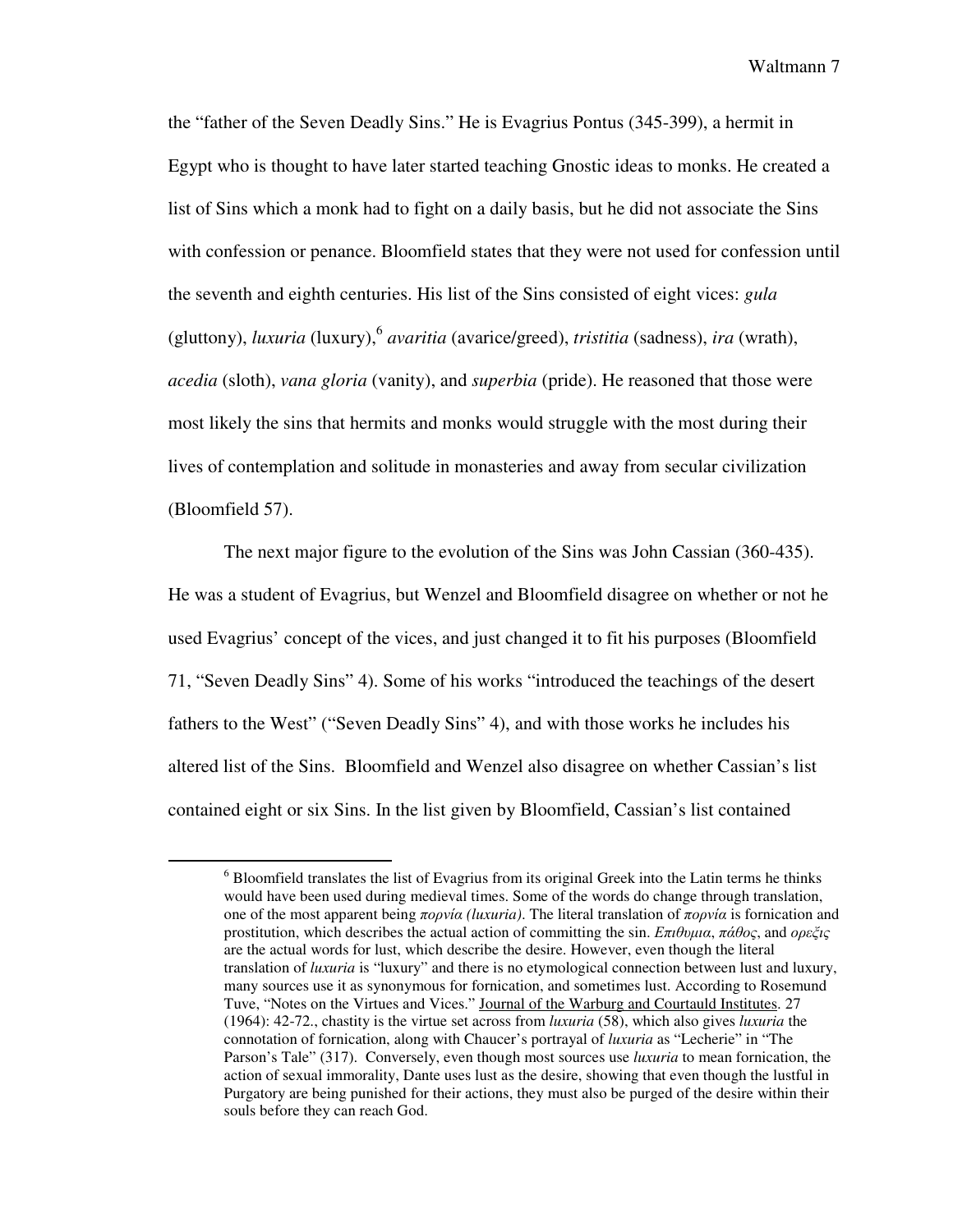*gastrimargia* (gluttony), *fornicatio* (fornication), *filargyria* (greed), *ira*, *tristitia*, *acedia*  (sloth), *cenodoxia* (vanity), and *superbia* (71). Cassian also believed that the Sins were ordinal—that one Sin would lead a person to another. Wenzel, on the other hand, gives Cassian's lists as "gluttony, lechery, greed, wrath, sadness, and *acedia,*" but later includes vainglory and pride as being "connected in a similar fashion, but they are not related to the other six" ("Seven Deadly Sins" 4). Nevertheless, Cassian's list became a key link in the evolution of the Sins from Evagrius to the Catholic Church.

The man whose list was most commonly used in the Church of medieval Italy was Gregory the Great (540- 604). His list canonized the Sins and took away one Sin, leaving the seven that were most commonly used by medieval theologians, which are what people are most familiar with today (Bloomfield 46, Wenzel 4). He too saw the Sins as being ordinal. Dante uses Gregory's list and order of the Sins in *Purgatorio*—*superbia, ira, invidia* (envy)*, avaritia, acedia, gula, luxuria*—although he does not completely agree with Gregory's view of their concatenation<sup>7</sup> and uses lust in place of *luxuria*.<sup>8</sup> *Portrayal of the Sins During the Medieval Ages* 

 As Italian, German, and French culture changed from the time of Gregory, so did people's view of the Sins. Influences of the Sins could be seen in various forms throughout society, and some changes even took place in the ordering of the Sins themselves. For instance, for a time there was a shift in the order of the Sins in religious

 $7$  "Concatenation" means that things are linked together, as in a chain. Some also use the term "ordinal" as a synonym.

<sup>8</sup> When the list is seen in English, lust is used in place of *luxuria*. It seems the Church at that time knew a different connotation of *luxuria* that narrowed the definition down from being a general desire of excess to desiring sexual gratification, but that is pure scholarly speculation based on the use of *luxuria* to represent lust by several modern scholars and older works of literature and not from any etymological evidence.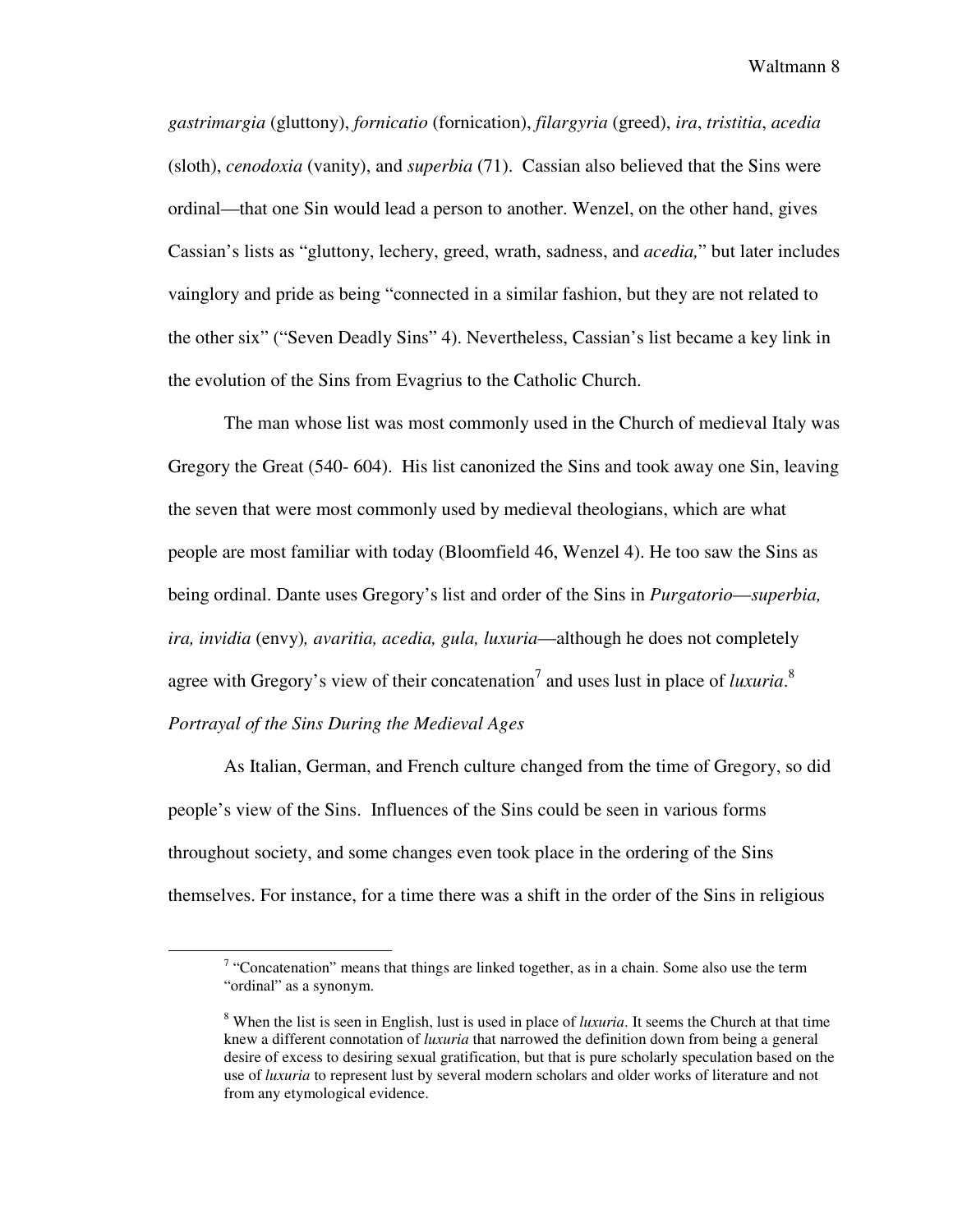circles—avarice replaced pride at the top of the list.<sup>9</sup> This change did not extend to art and literature, but some of the clergy saw it as necessary as the views of society changed:

> As early as the thirteenth century, when the bourgeoisie had made their presence felt, Roger Bacon listed avarice as first among the cardinal sins and called it the source of the others. The next two centuries saw a vast increase in the economic and political influence of wealthy merchants and townspeople. In this rapidly expanding money economy, the sin of avarice and the sins associated with wealth came to be more and more frequently attacked by both moralists and satirists. (Knight 2)

People came to realize that the term "avarice" extended from only greed of money to greed for power and other possessions. But even though some saw avarice as being a more prominent vice in both individuals and the public as a whole, and therefore at the top of the list, not everyone switched and the majority stayed true to the Gregorian order: pride, envy, wrath, sloth, avarice, gluttony, lust. Dante also remained with the traditional order, seeing pride as the greatest, and probably the root, of all the Sins.

 In order to liberate themselves from sin, and the Cardinal Sins in particular, Catholic society developed different ways, both symbolic and literal, to illustrate the Sins so people could visualize the connection of the Sins to each other and the Virtues that were their opposites. Dante was probably familiar with most of these illustration. One such image was through the Gardens of Virtue, a symbolic concept that took physical

<sup>&</sup>lt;sup>9</sup> Lester K. Little wrote an article further examining this shift, "Pride Goes Before Avarice: Social Change and Vices in Latin Christendom." The American Historical Review 76.1 (1971): 16-49. He discusses other research done about the origins of the Sins, their place in the Latin arts, and some different views about the order. Then he analyzes the change within European countries during the  $11<sup>th</sup>$  to  $14<sup>th</sup>$  centuries to commercial cultures and how that connected to the desire of some theologians during that time to put avarice at the top of the list.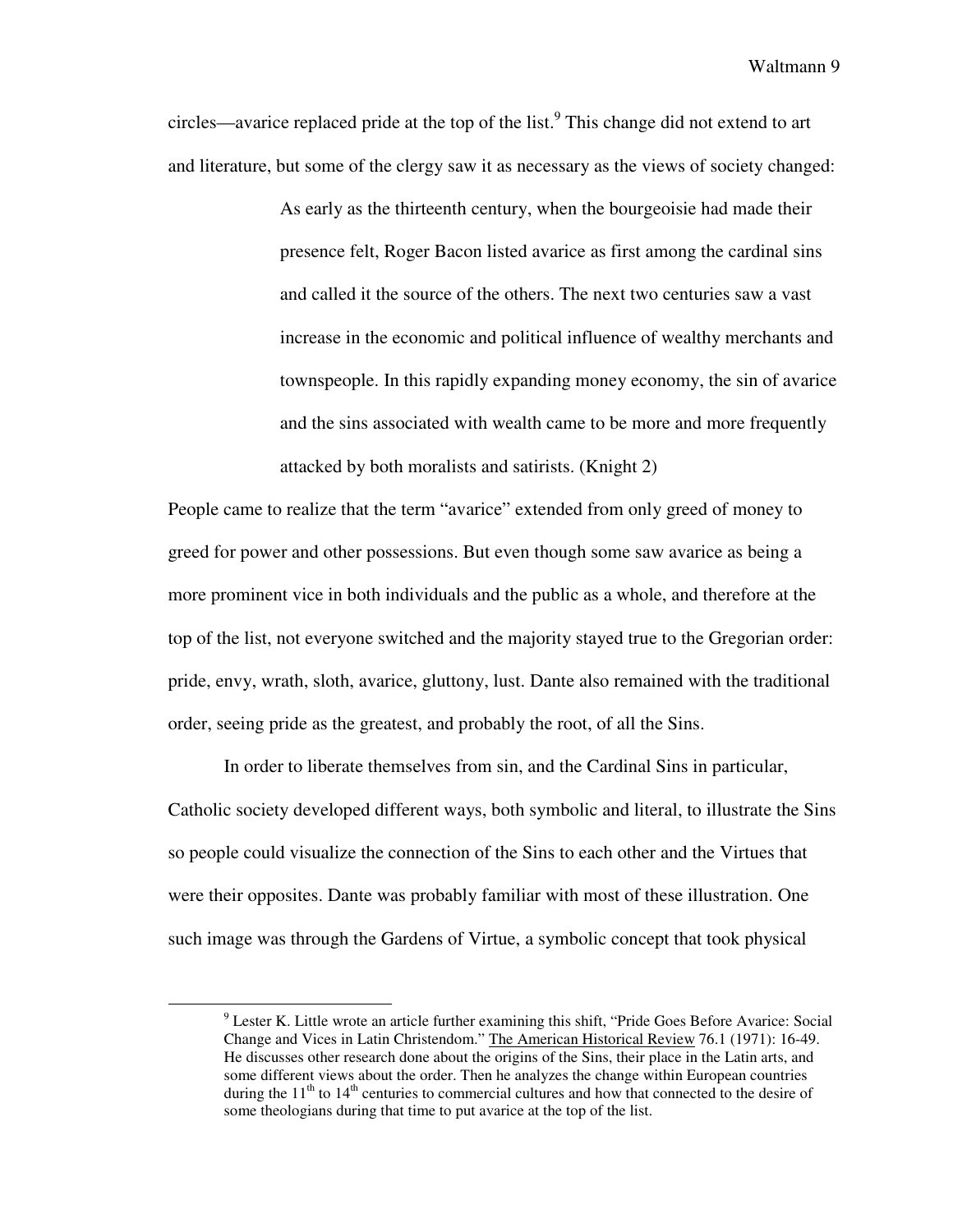shape in the form of actual gardens. These gardens are described by the Dominican Frére Lorens in the *Somme le roi* (Kosmer 302).<sup>10</sup> These tangible gardens had many different forms, but each different species of tree usually represented a different virtue. According to Ellen Kosmer, "The *Somme* uses the standard set of seven virtues, commonly associated with the vices or seven deadly sins"  $(303)$ .<sup>11</sup> Later in her article she comments about groves of vice, which are the antitheses of gardens of virtue. Kosmer describes an Italian engraving dating to 1470 that personifies Pride,<sup>12</sup> but one very significant part she describes is how "[a]ll the trees spring from the common root which has visual correspondence with the seven streams in the *Somme le roi* virtue-garden" (307). Her description shows that at least one person felt the Sins came from a common source. In another discussion about the *Somme le roi* and the virtues, Rosemond Tuve remarks that just as all the Sins come from a common source, which she believes was thought to be pride, so also the virtues spring from a common root, humility (59).

This, however, is not the first use of trees to represent the Sins. Bloomfield

<sup>&</sup>lt;sup>10</sup> A more in-depth discussion of the *Somme le roi* can be found in Rosemond Tuve's article, "Notes on the Virtues and Vices." She discusses the portrayal not only of the Sins in the *Somme le roi*, but also looks at various sets of sevens that have been set against them, including the Beatitudes, the Seven Sacraments, the Seven Gifts of the Holy Spirit, and several others. She provides visuals of the artwork in the treatise and explains the myriads of sets of Seven and how they were seen to fit together.

 $11$ <sup>11</sup> The most commonly known list of the Seven Virtues is what Tuve refers to as the "Three plus" Four" (three theological and four cardinal): Faith, Hope, and Love, and Prudence, Justice, Temperance, and Fortitude. Tuve, however, believes that the seven Gifts of the Holy Spirit, which are considered moral virtues, are the actual virtues that are used to oppose the Sins: Humility, Love, Patience, Perseverance, Mercy, Chastity, and Temperance. Dante does not expressly represent each of these in each terrace, but he does allude to the "Three plus Four" at the beginning of *Purgatorio* with the stars. The "Three plus Four" is also seen in canto XXIX in the form of maidens, with the three theological virtues at the left wheel of the Chariot, which represents the Church, and the four cardinal virtues at the right wheel.

 $12$  For the details of the engraving involving the personification of Pride, look at Kosmer's article (307), "Gardens of Virtue in the Middle Ages." Journal of the Warbug and Courtauld Institutes 41 (1978): 302-307.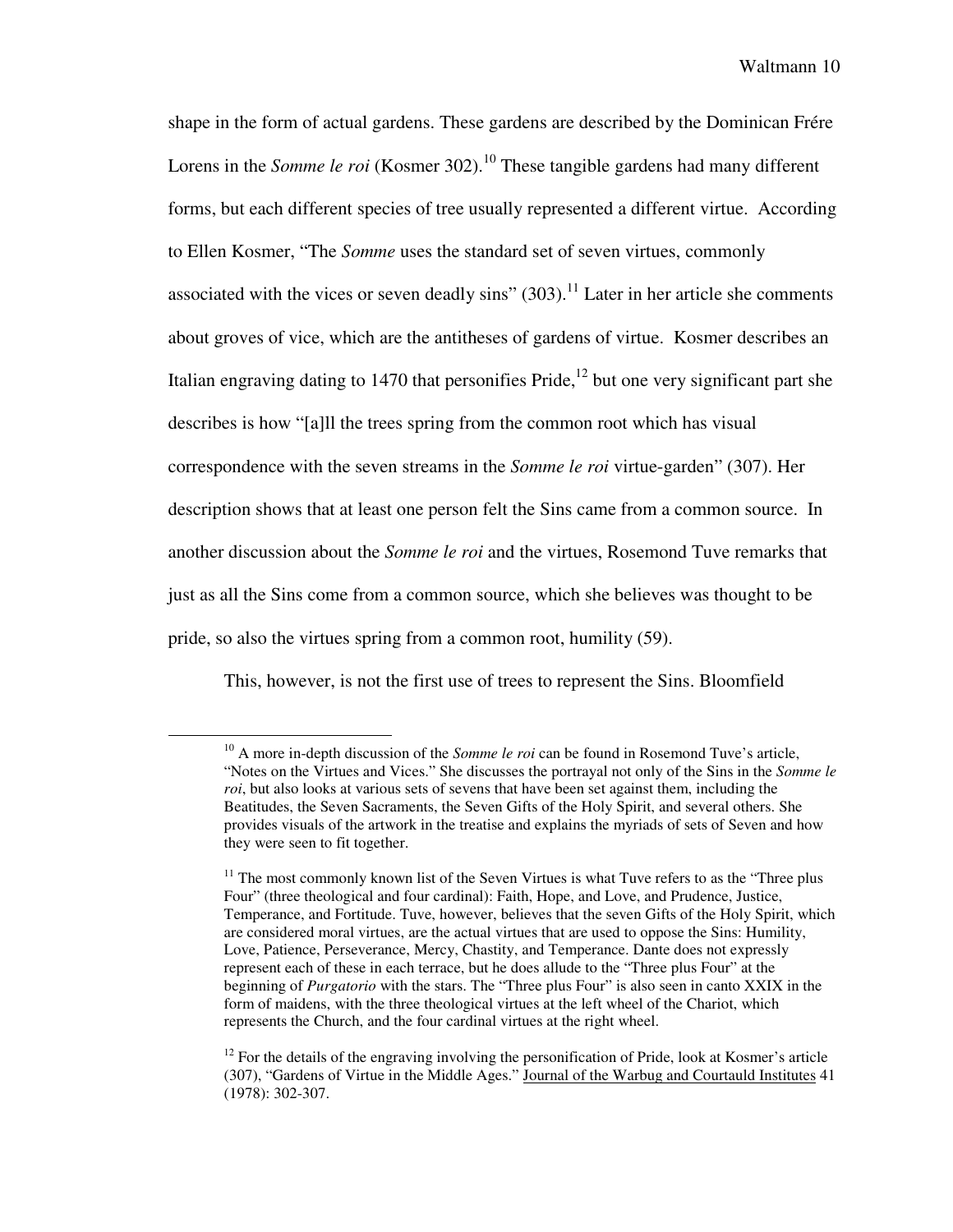considers Cassian the first person to use the illustration of a tree and roots in connection with the Sins, which came out of Cassian's emphasis that each Sin is a result of the one that came before (70), similar to the way Dante must travel through the terrace of every Sin before he is able to reach heaven. Kosmer also notes that the groves can be found in literature dating from Dante on (307). The comparison of the Sins to trees and gardens influenced Dante's use of allegory in *Purgatorio*. Throughout *Purgatorio* the reference to roots commonly occurs to demonstrate common origins. In the first cornice, the question is asked: "If they forever speak of our good above, / what can be done for their good here below / by those whose will is *rooted in God's love*?" [emphasis added] (XI 31-3). The question suggests that if a person's will is "rooted in God's love," then all that grows out of the person will be of virtue. It would follow that a person rooted in pride will produce a myriad of sins.

 Another image of the purification from the Sins comes from the German Sister Matilda (d. 1299), who writes about a vision in her *Revelations* in which Christ takes her up seven steps, each of which has a virtue-fountain in which she washes herself.<sup>13</sup> Although Bloomfield does not believe that Dante was aware of Sister Matilda's imagery of the Sins (158), Dante does use a similar idea in the structure of *Purgatorio*; as the character Dante ascends through the levels in Purgatory, the *P*'s that are on his forehead, which stand for the "deadly *peccata* or wounds of sin borne by all human beings after the Fall" (Schnapp 93), are gradually removed by an angel, thereby cleansing Dante in a way similar to Matilda's washing herself of the Sins in the virtue-fountains.

Along with the imagery of purification in society, the Catholic Church also used

<sup>&</sup>lt;sup>13</sup> Both Bloomfield (158) and Kosmer (302) go in to greater detail about Sister Matilda's vision in Revelations.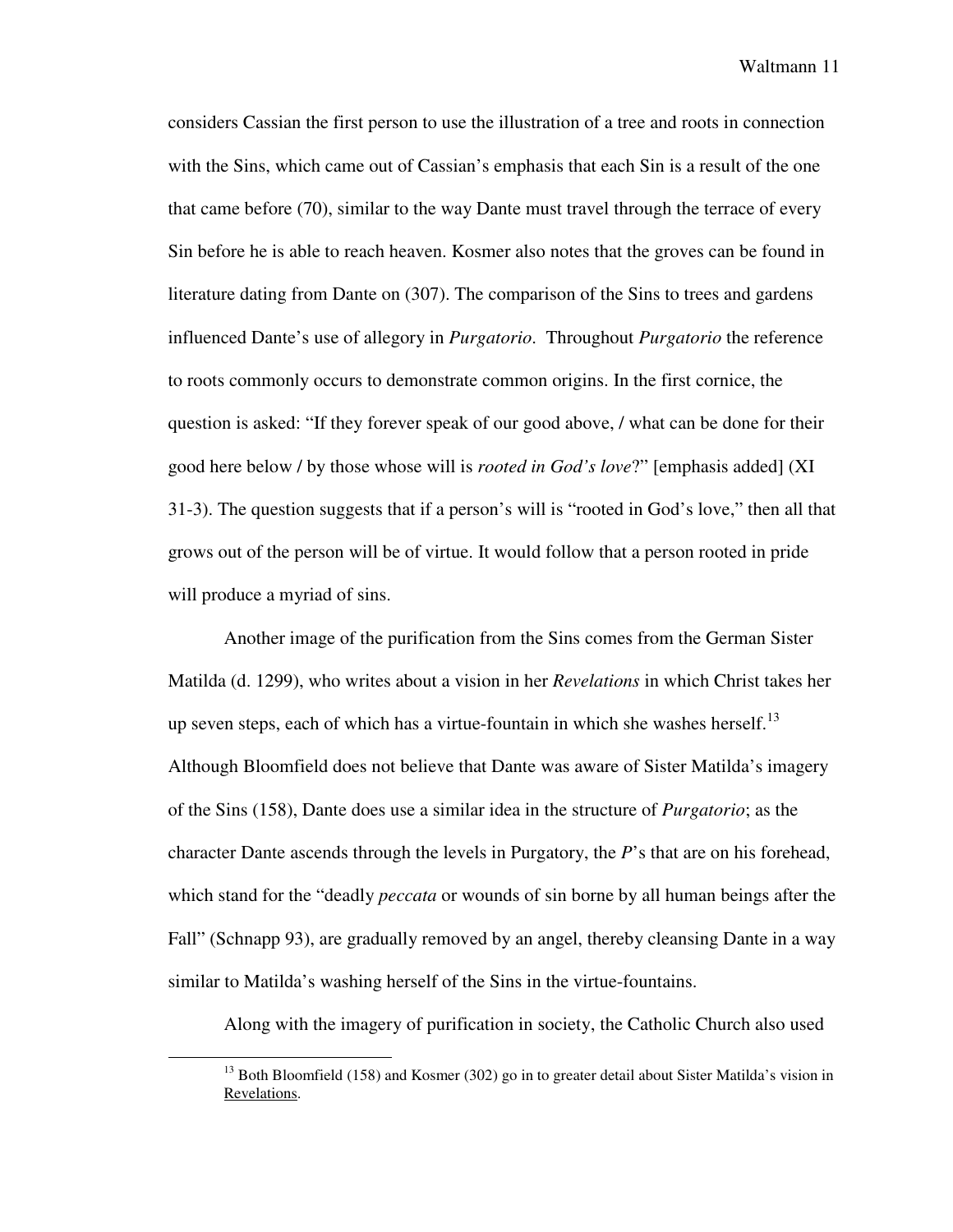the Sins for confessional purposes. Hugo of St. Victor (d. 1141) connected the Sins to the Lord's Prayer by "setting the seven petitions of the Lord's Prayer against them" (Bloomfield 85), and Dante uses a form of the Paternoster in the cornice of the proud. As was stated earlier, once the Church began using the Sins outside of the monastic life, they used them as a way to help laymen remember what sins they had committed so they would not risk forgetting a sin and miss complete forgiveness. Schnapp mentions the uses of the Beatitudes on every terrace, and also says that "biblical materials form the backbone of Purgatory's re-education program" (98). The Sins were not always stated in everything, but they were a constant reminder of what the Church considered the worst, or at least the cause, of all sin.

### *Dante's Philosophy of the Sins*

Dante's understanding concerning the Sins incorporates aspects of his philosophical and theological backgrounds. His Catholic beliefs brought him to weave pieces of Catholic tradition and doctrine throughout the entire work. He sets the Beatitudes against the Sins in every cornice, which was common in Catholic theology. He also has the Prideful recite a form of the Paternoster, which his Catholic audience would have known and understood since childhood. While those two are the most easily seen in *Purgatorio*, his audience most likely saw other pieces of Catholic doctrine that had been ingrained into them as well as Dante. His understanding of the philosophies of Augustine, Boethius, and Aquinas can be seen through the explanations about the Sins told by Virgil and other penitents in Purgatory. Some scholars remind readers to keep in mind these philosophers especially while studying Dante, even though he may have some similar views with other philosophers.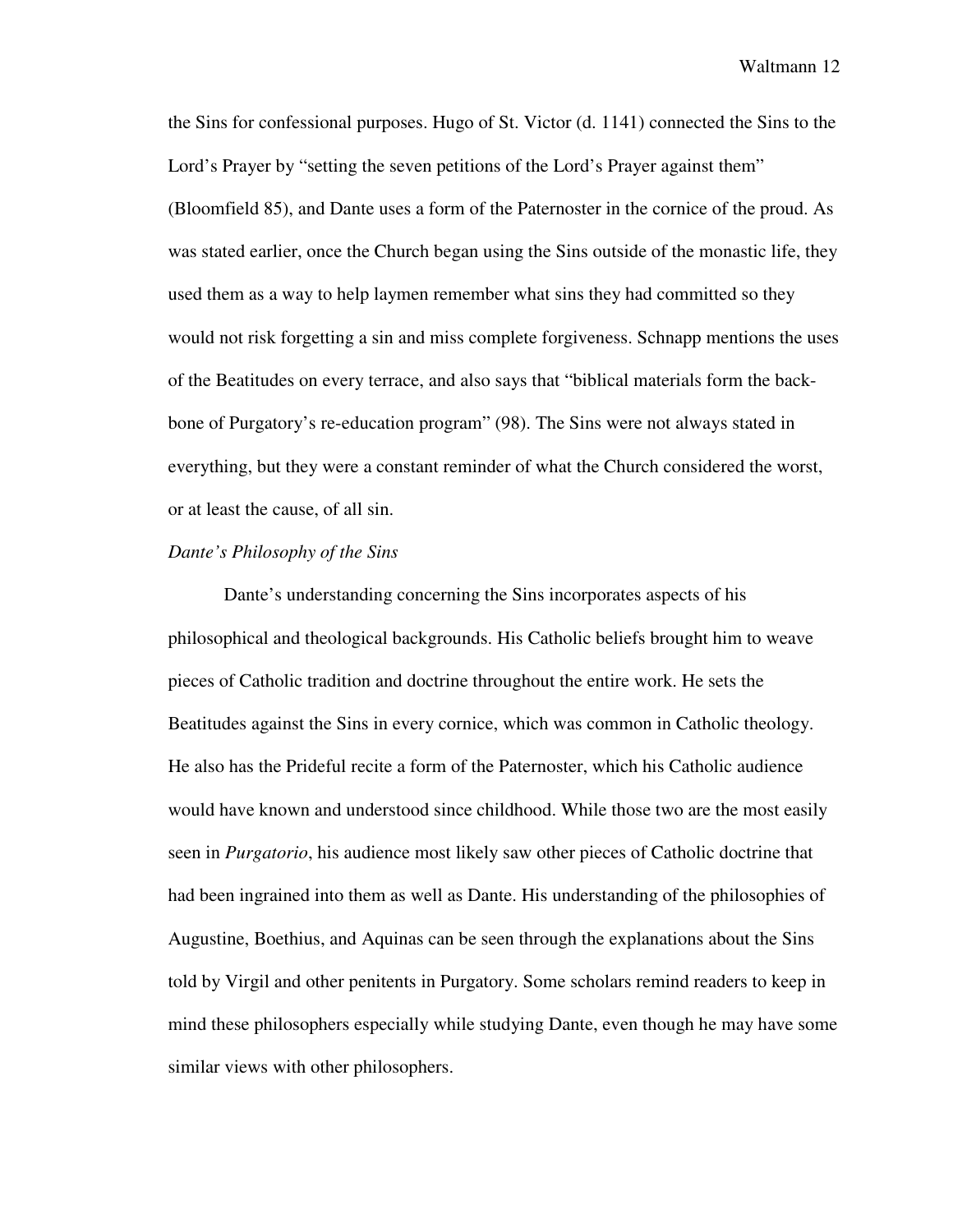Within the confines of theology and philosophy arose various "models" concerning the rationales for the  $Sins$ <sup>14</sup> the "concatenation," "psychological," and what Wenzel terms the "cosmological" (4). The way a person grouped the Sins demonstrates how he viewed them in relation not only to man, but also in relation to each other. The first rationale, concatenation, sees the Sins as being linked in a certain order, so that out of one comes another (Wenzel 4). Two proponents of this rationale were Gregory and Cassian. Cassian saw pride as being the origin of all the Sins, the "root of all evil" (Bloomfield 69-70).

 The second rationale, the psychological, is based on the concept that "vice" means that the soul is corrupted, so, logically following, a person simply has to separate the soul into parts where each Sin will fit (Wenzel 5). Cassian and Alcuin (c. 735-804) were both proponents of this model. Cassian divided the Sins into the three Platonic parts of the soul ("Seven Deadly Sins" 5). Alcuin also gave the soul three divisions: "concupiscent," "irascible," and "rational," although only humans possess the final division. Out of these three parts, if corrupted, arise the Sins (Bloomfield 81).

The last rationale, the cosmological, "develops the idea that 'man is a septenary,' that is, a composite of the three powers of the soul and the four elements of the body" (Wenzel 8). The concept connects each element to a Sin, which Wenzel describes by quoting and translating a section from the treatise "Quoniam ut ait sapiens" in the British Museum:

> According to [the nature of] earth, which is the lowest element, springs *acedia* and greed. *Acedia*, because Greek *melan* is *terra* or *nigrum* in Latin

 $14$  Wenzel gives a detailed account, complete with diagrams, of each model in his article "The Seven Deadly Sins: Some Problems of Research." Speculum 43.1 (1968): 1-22.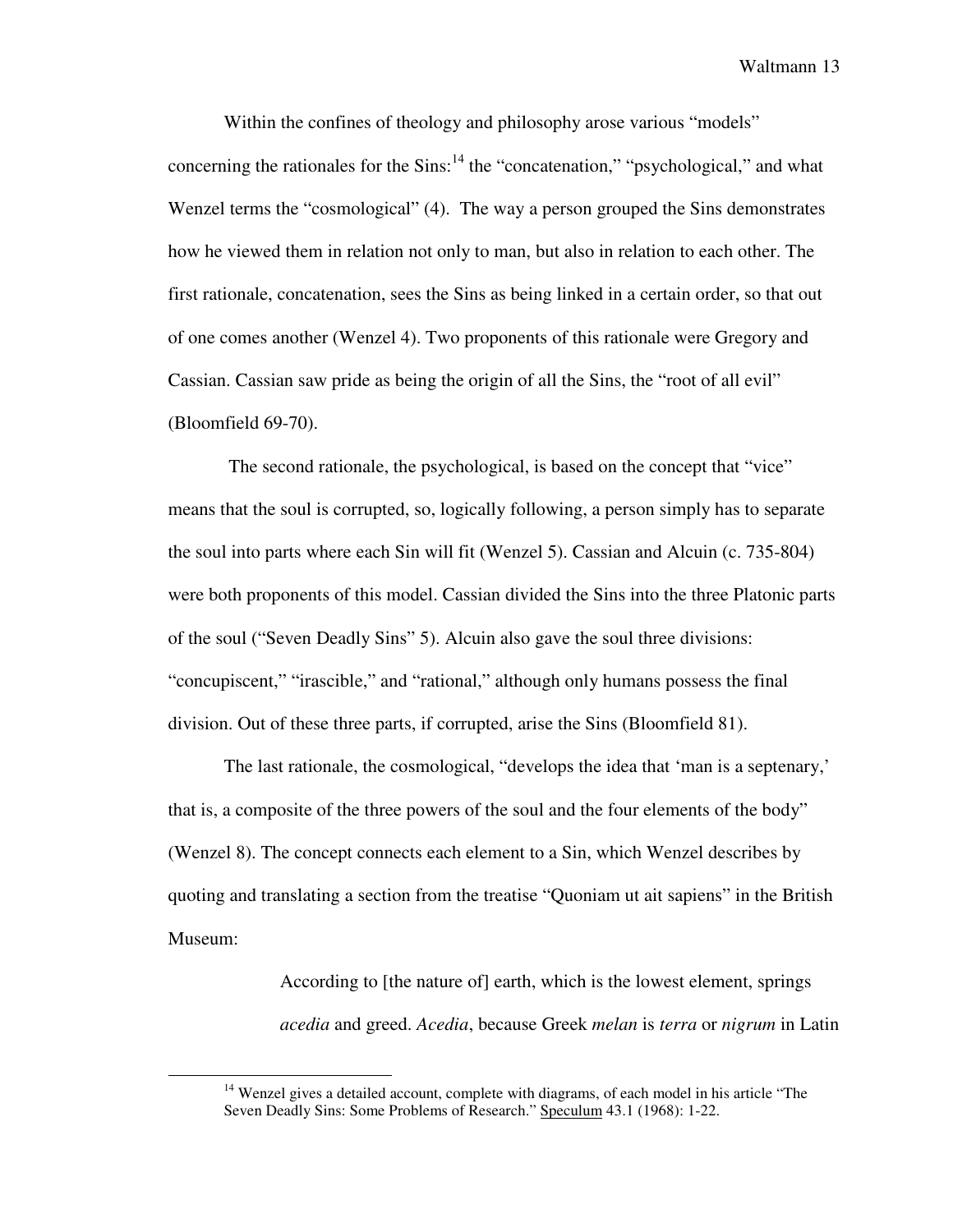[!], whence the *melencolici*, who are very much troubled by *acedia*. [Then follows a statement that actually *acedia* belongs to both body and soul.] . . . Greed [arises according to the nature of the earth] because like the earth it is cold and dry.  $\cdot \cdot \cdot^{15}(8)$ 

 Some also connect the seven divisions of the body and soul to the seven virtues, of which there are three theological (connected to the soul) and four cardinal (connected to the body). Wenzel includes William Peraldus (c. 1190-1271) as the other person who held this model, which links him with Dante as believing that the Sins are a result of the perversion of love.<sup>16</sup>

 Even though Dante agrees with Gregory's concatenation "model," he does not completely agree with Gregory's rationale, despite the fact that in order for a person in Purgatory to rise to heaven, he or she must be cleansed of all the Sins prior. Each Sin is given its separate level, which Dinsmore sees as a testament to Dante's genius. Dinsmore sees order as being "the first law of [Dante's] nature" (264), but it also shows part of how Dante viewed the Sins; the rest of *Purgatorio* illuminates the other parts. He uses Virgil to explain the philosophy of the Sins, while the character Dante discovers specifics of each Sin and all they entail empirically.

 The Sins are explained to Dante throughout *Purgatorio*, each time bringing the reader closer to understanding what place they had in humanity. Virgil summarizes the general idea in one stanza: "Thus you may understand that love alone / is the true seed of

<sup>&</sup>lt;sup>15</sup> The entire translation is not quoted here, but can be found in Wenzel's article "Dante's Rationale for the Seven Deadly Sins (*Purgatorio*, XVII)." The Modern Language Review 60.4 (1965): 529-533.

<sup>&</sup>lt;sup>16</sup> Wenzel further compares the philosophies of Dante and Peraldus in his article "Dante's Rationale for the Seven Deadly Sins." The Modern Language Review 60.4 (1965): 529-533.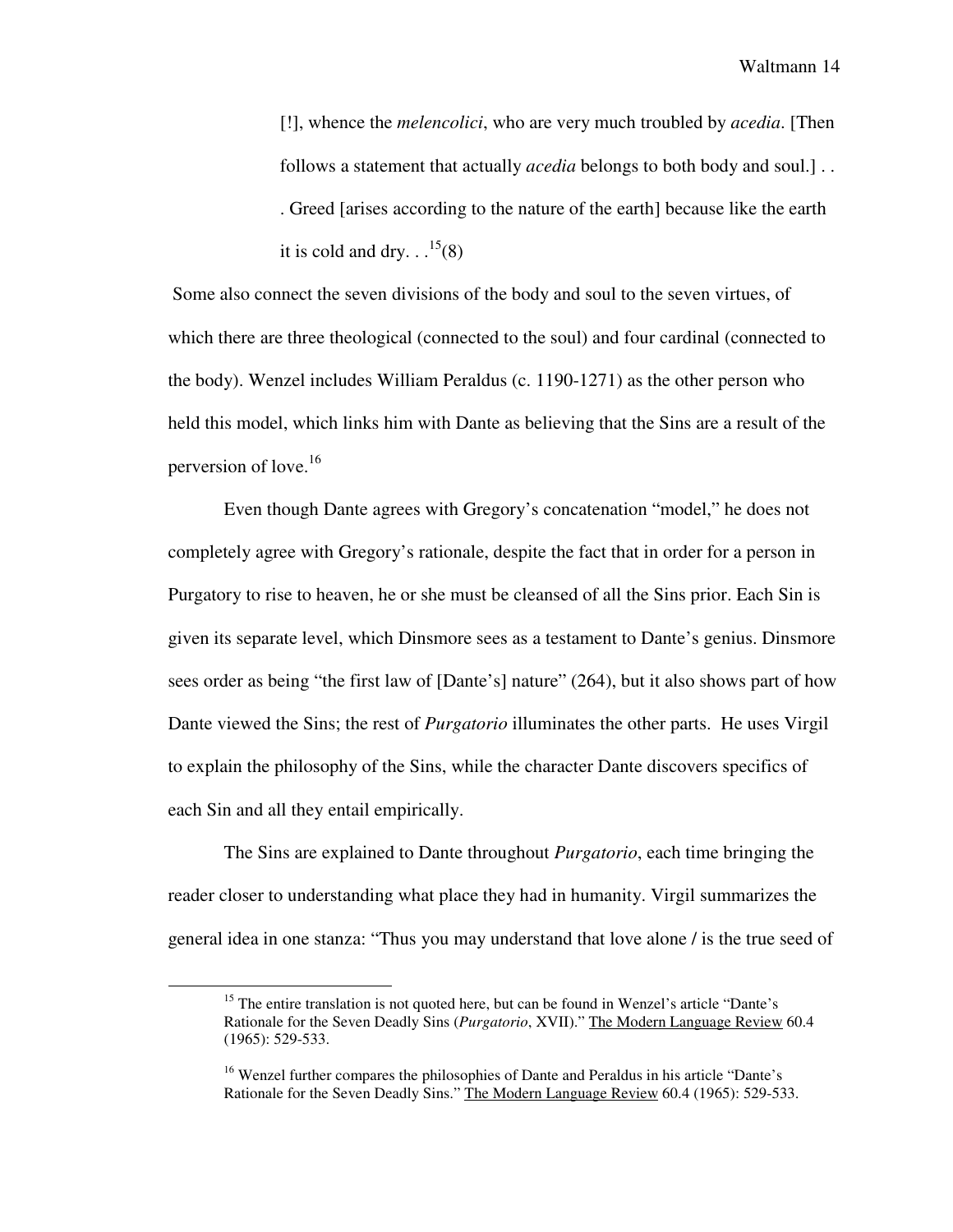every merit in you, / and of all acts for which you must atone" (XVII 103-5). The concept presented here by Virgil is that, in a phrase, "love is the root of all evil." But he clarifies both before and after this statement to show that the true root of evil is misdirected love. A. J. Butler describes Dante's concept this way:

> According to this the soul when created is a *tabula rasa*, but having certain capacities inherent in it in consequence of the nature of its Creator. The Creator being absolutely veracious, the information imparted by the senses is infallible. Further, the Creator being absolutely happy, the soul naturally seeks happiness, and is said to love that in which it expects to find happiness. . .Where it [error] can come in is in the inferences which the mind draws from the information which the senses give, and in either its choice of an object to love, or the vigour with which it pursues that object. (137)

So instead of believing, like previous scholars of the Sins, that the Sins came from evil spirits or corruptions of the soul, Dante sees them as a corruption of man's struggle to find what he was created for—happiness. This philosophy follows in the Augustinian tradition, and later that of Thomas, which is that the nature of man is to want to be happy (Kent 232). Instead of the cause of the Sins springing from an external source, they come from an innate desire which was created by God. Virgil likens it to the instinct of bees to make honey, which brings up the question of free will and the question Dante has later about blame. After all, if a person is created with a drive to love, should it be that person's fault if they love the wrong things? Virgil's answer is that Reason should guide love: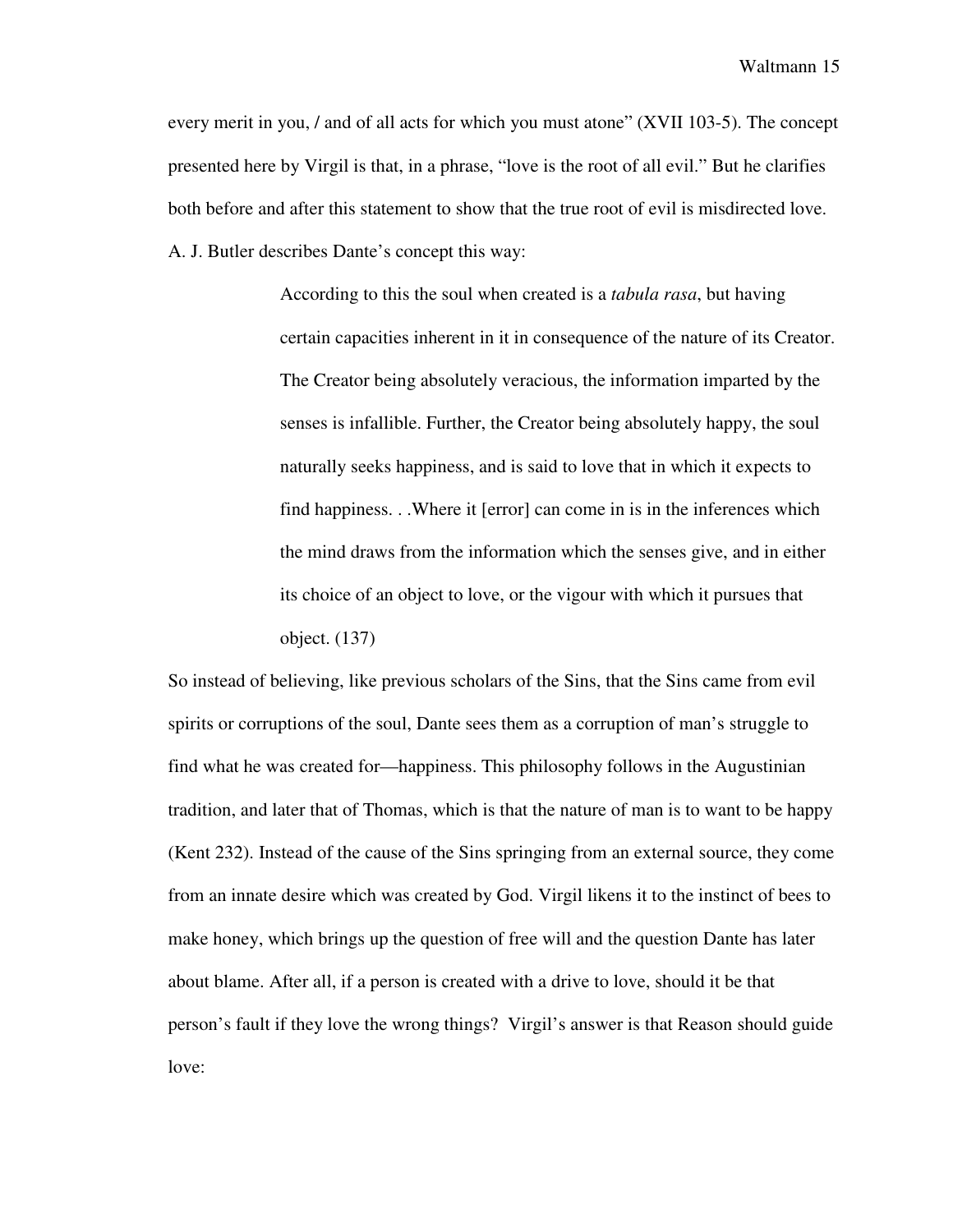Now, that all later wills and this first bent may thrive, the innate counsel of your Reason must surely guard the threshold of consent. . . .

Or put it this way: all love, let us say,

that burns in you, springs from necessity;

 but you still have the power to check its sway. (XVIII 61-3, 70-2) Although the Sins originate from an inherent desire from God, the responsibility for the person is to fulfill that desire by reaching for his Creator.

The perversion of love transforms into divine love by the constancy of the purifying love that draws them toward heaven. According to Schnapp, "To reach and ascend Mount Purgatory requires human effort *and* superhuman support. Both are necessary if the gravitational pull of sin is to be transmuted into the levitational, 'Godward' pull of sacred love" (93). The "'God-ward' pull of sacred love," as Schnapp puts it, is symbolized through the weight that is lifted from Dante with every *P* that is erased from his forehead. Virgil explains to Dante:

When the *P*'s that still remain,

though fading, on your brow, are wiped away

as the first was, without a trace of stain—

then will your feet be filled with good desire. (XII 121-24)

Here the assumption is that without sin a person will automatically want the virtuous things in life. But Virgil could also be telling Dante that without the Sins in his soul, there will be room for the Virtues to reside, thereby "filling" his feet with "good desire."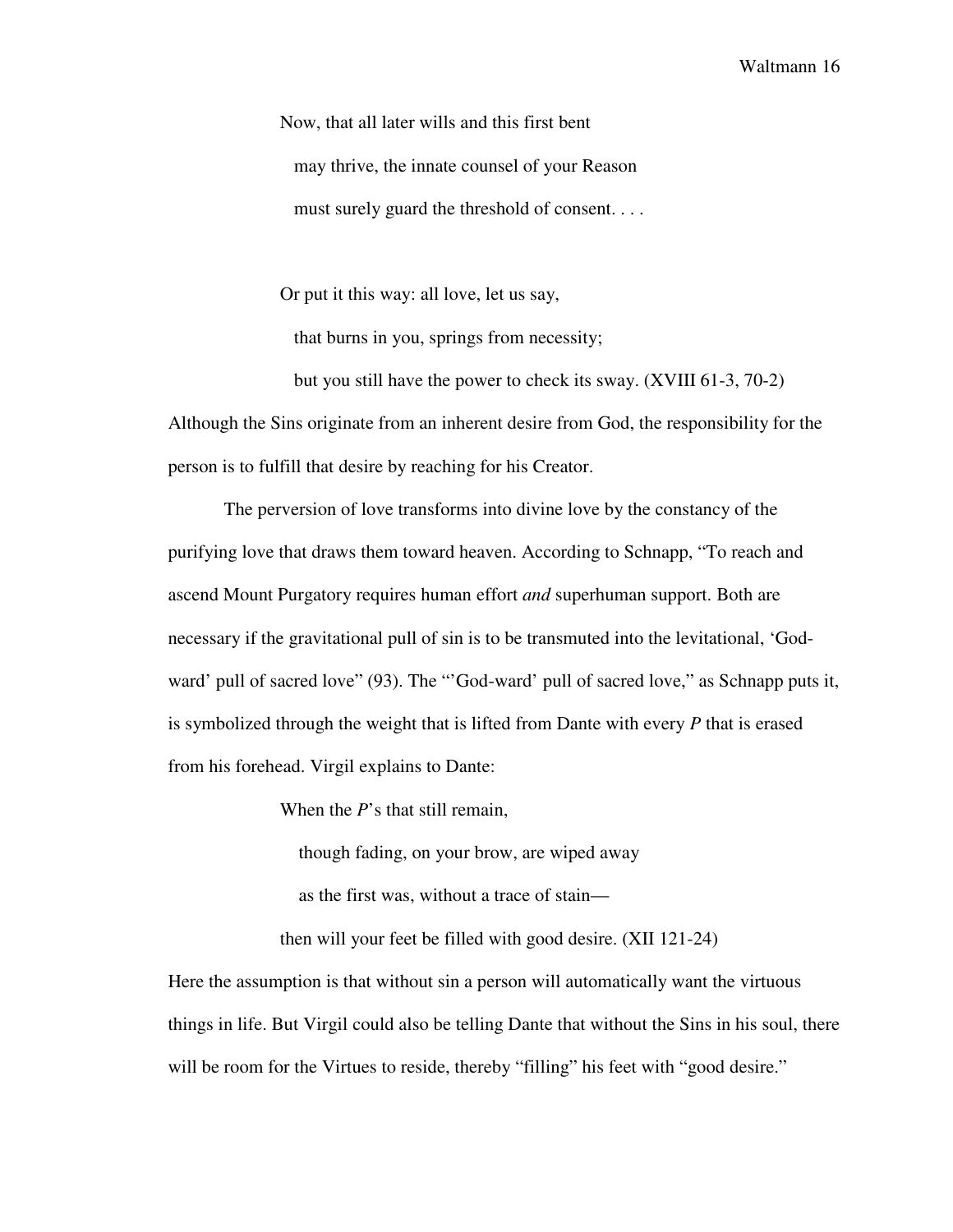On each terrace a symbol of divine love is given to help those in Purgatory cleanse themselves of a particular sin. One of Dante's purposes in writing the *Divina Commedia* was to influence society, so by showing his readers that divine love purifies, he is stating that God is the only way to truly be cleansed from sin. But just because love is the overarching "cause" of Sin does not mean that the same kind of Sin stems from the same kind of love. On the contrary, Dante separates the Sins into three categories: "bad love," "too little love," and "immoderate love" (Ciardi 30). Under the heading of bad love fall pride, envy, and wrath. Sloth is the only Sin categorized as too little love. The last three fall under immoderate love: avarice, gluttony, lust. According to Wenzel, only one other theologian who followed Augustine's principles came to the theory of perverse love, William Peraldus ("Seven Deadly Sins" 7). But Dante also used Thomist philosophy to explain his rationale of the Sins.

Virgil also tells Dante about two different kinds of love: animal and minddirected:

> Neither Creator nor his creatures move, as you well know," he said, "but in the action of animal or of mind-directed love.

Natural love may never fall to error. The other may, by striving to bad ends, or by too little, or by too much fervor.

While it desires the Eternal Good and measures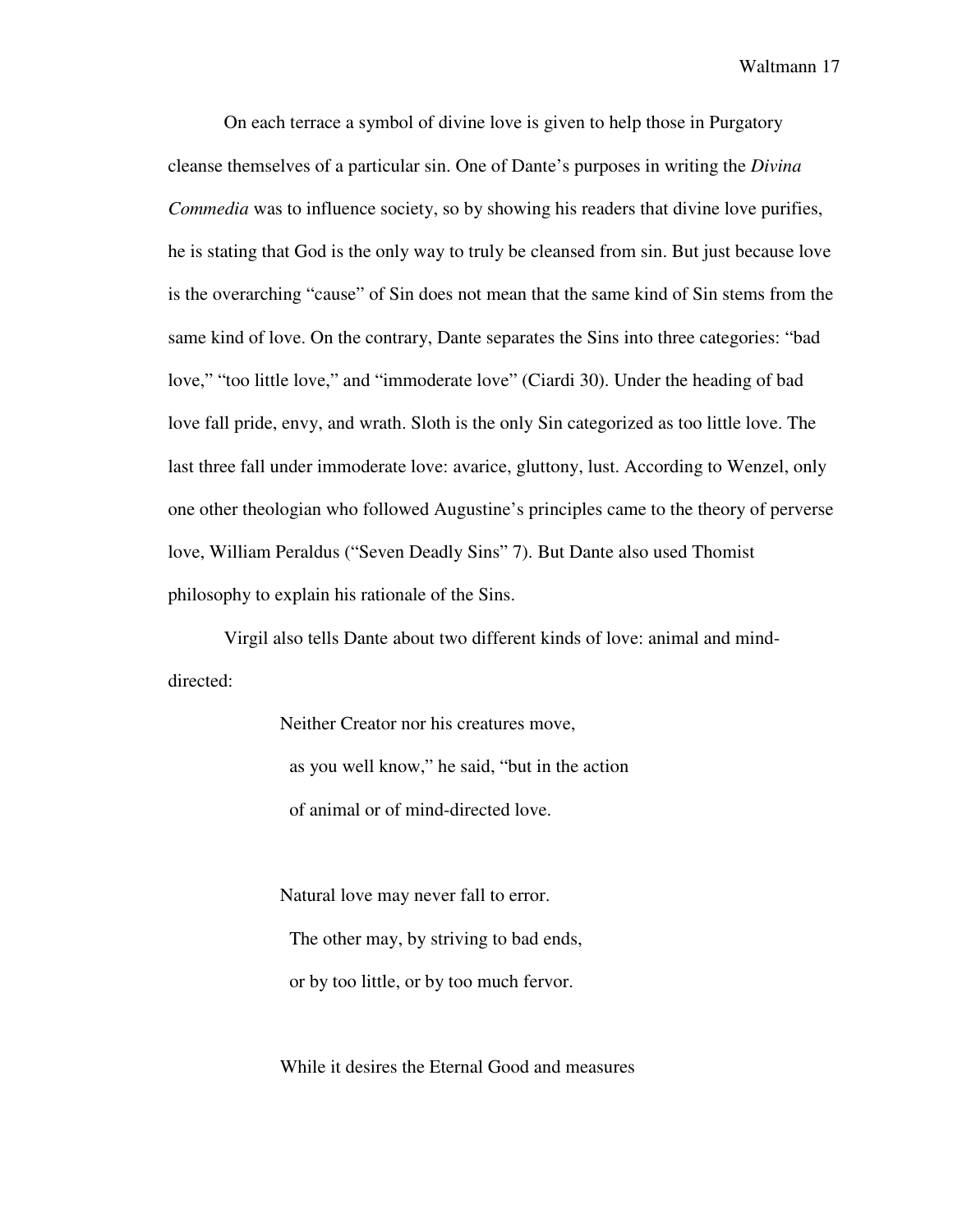its wish for secondary goods in reason,

this love cannot give rise to sinful pleasures.

But when it turns to evil, or shows more

or less zeal than it ought for what is good,

then the creature turns on its Creator. <sup>17</sup> (XVII 91-102)

The concept presented here by Virgil is that every creature, or animal, made by God loves, which is the "animal" love. That love is of the "natural" kind and because it is built into every living creature, no one has control over it. It is inherent in every being, and is not subject to error. The other type of love, however, the "mind-directed" love, is only held by those created in God's image—humans—and does have the ability to err. Because mankind is flawed, when a person has a choice of what to love and how much, error will occur. For Dante, it is from this flaw that the Sins spring forth.

 Another question that the pilgrim Dante asks is how the shades can have physical appearances. How they can suffer physically if they are only souls? Virgil allows Statius to answer, who gives a 74-line answer which shall not be repeated here.<sup>18</sup> He does, however, cover some Thomist philosophies about the connection of the soul and how they are one, although Statius' explanation is more complex and involves two forms of blood which do not fit into Thomist tradition. According to Aquinas, neither the body nor

<sup>&</sup>lt;sup>17</sup> In the original Italian, *Purgatorio* is written in *terza rima* (aba, bcb, cdc, etc.). The extra spaces express the feel of tercets not found in the English translation.

<sup>&</sup>lt;sup>18</sup> Statius' explanation is based on the medical belief at that time that babies were formed from the comingling of the blood of a man and woman. He describes two different types of blood, the active and the passive, and explains how they combine in the womb to form a body. The active blood becomes a soul, while the passive becomes the flesh of the person. When a person dies, the soul (active blood) retains all the attributes of the person and descends into Purgatory, where *formative power* (as Statius refers to it) gathers around the soul and cause a reflection, or shade, to form.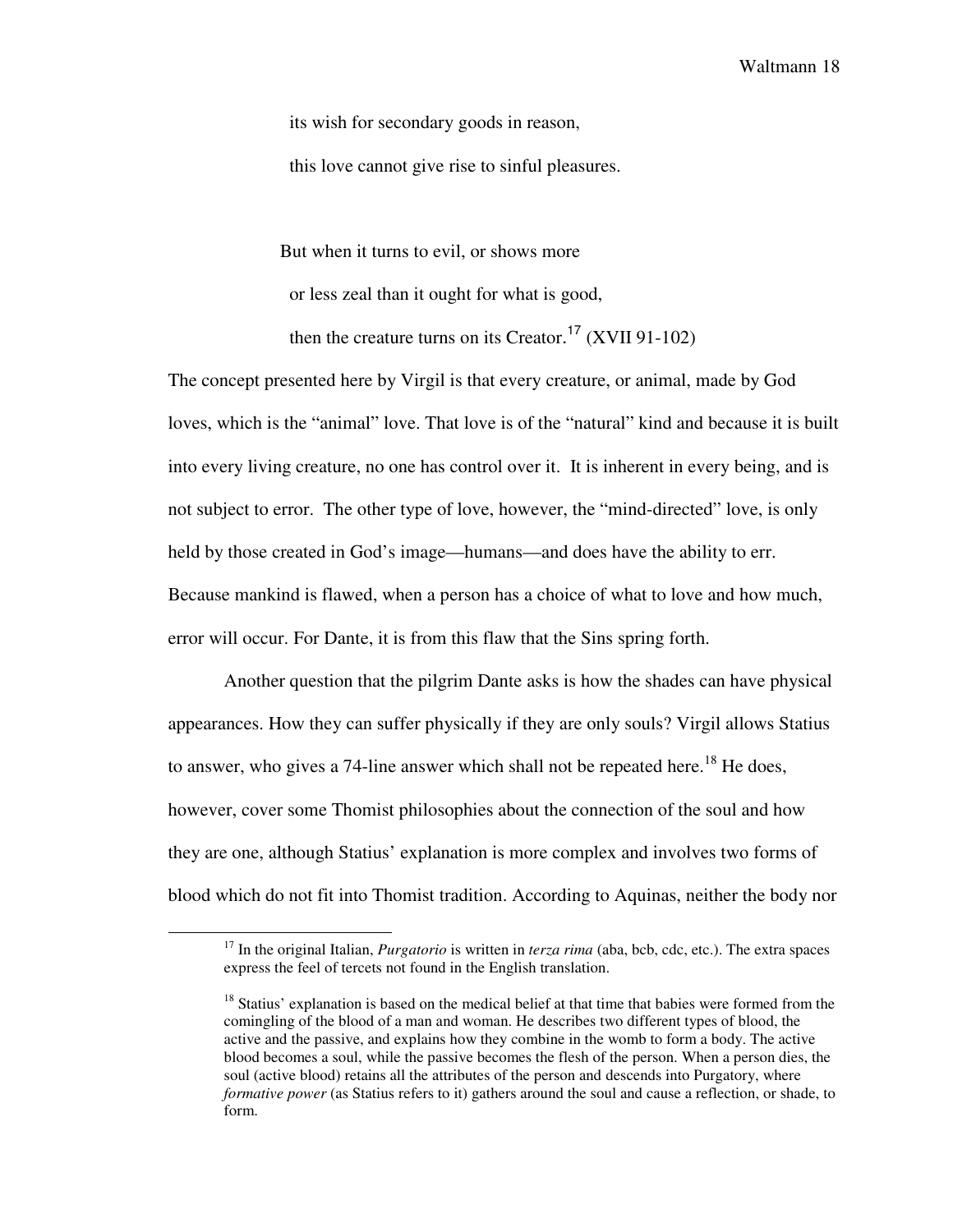the soul is complete, but together they form a person. Eberl gives a salt analogy to try to clarify this concept. This analogy states that salt is made of two elements, sodium and chloride, which, individually, make nothing that resembles salt, but together provide a seasoning (336). Likewise, a person cannot live without either his soul or his body.

 The reason souls suffer for the sins committed by the body is that, according to Aquinas, "a human being's soul is the source of its capacities; a human being's body is the material support for such capacities" (Eberl 338). The soul is what contains the pull toward love, but without the body a person cannot fulfill those desires, and since a person makes the soul and body one, the soul must suffer punishment because the body is not able to do so after death.

#### *Allegories of the Sins*

Before looking at the allegories in *Purgatorio*, two things are in order: a brief discussion of Dante's use of the Sins, and a clarification about the allegory in *Purgatorio*. In order to truly grasp why Dante chose to use the Seven Cardinal Sins in his greatest work, the *Divina Commedia*, one must understand Dante's application of them. Does he simply use them to give structure to *Purgatorio*? Probably not. Is he making a moral statement to his audience? Almost definitely. Dante probably had several reasons for using the Sins in particular. The fact that the Sins add perfect symmetry to *Purgatorio* is undeniable, but Dante does more than just use them for architecture. Each Sin is presented in such a way that allows the reader to understand that the Sins occur to even the greatest of people. The Sins provide a theme in *Purgatorio*—the knowledge of sin and need for redemption, like the themes of *Inferno* and *Paradiso* are damnation and divine love.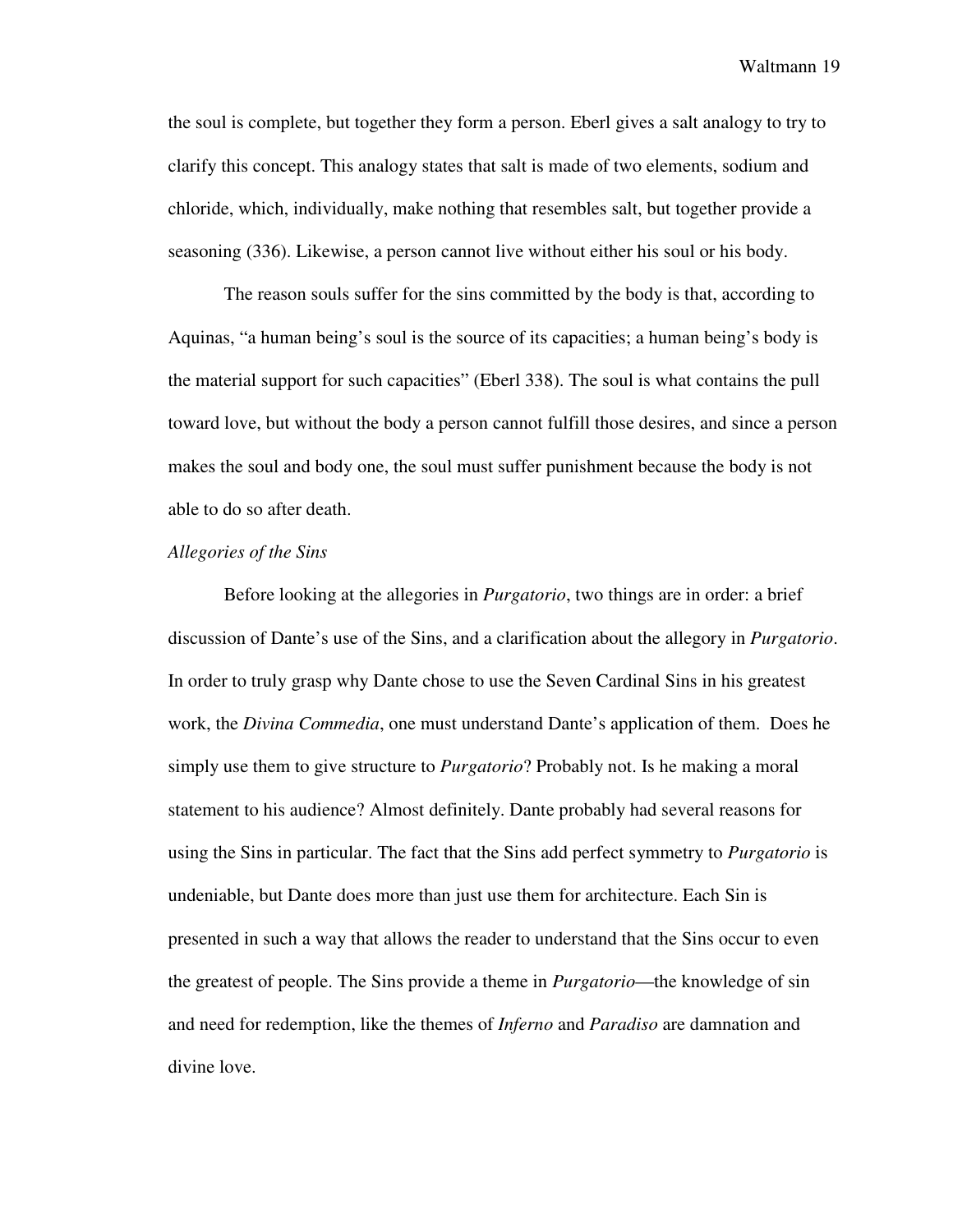Charles S. Singleton examines Dante's definitions in *Convivio* of "allegory of poets" and "allegory of theologians," the former of which makes everything to be examined as fiction while the latter means everything should be looked at with an eye for the true, or historical.<sup>19</sup> In the "allegory of poets," writers take artistic liberties with facts, sometimes using imagery to give underlying meaning. "Allegory of theologians," however, uses fact to provide both literal and symbolic meanings. Both have literal meanings, but, according to Singleton, if the theological has no meaning beyond the literal it has no purpose (81). J.A. Scott also echoes Singleton's warning and emphasizes the need to differentiate between the literal and the allegorical meanings within *Purgatorio* (168). Even though *Purgatorio* contains historical figures, the "allegory of poets" will be used, which means the literal only serves as way to convey a deeper meaning.

Due to limitations of space, only three Sins will be scrutinized: Pride (XI-XII), Sloth (XVIII-XIX), and Lust (XXV-XXVI). For Dante, Pride is the worst of the Sins, and humility, the opposite of pride, is woven throughout the entire work, especially in connection to the pilgrim Dante. Pride is also part of the category of "bad love," so it can represent the other two in that category. Because Sloth is the only one in the category of "too little love," it stands to reason that it will be the one analyzed. No category can be neglected. Finally, Lust will also be analyzed because it is the least of the Sins, at least by Dante's account. Lust also falls under the final category, "immoderate love," and can therefore stand for the other two forms.

<sup>&</sup>lt;sup>19</sup> In *Convivio*, Dante makes what he believes is a necessary distinction between these two forms of allegory. According to Singleton, Dante tells his readers that his works follow the allegory of poets, but in his article "Dante's Allegory." Speculum 25.1 (1950): 78-86. Singleton makes arguments for why in some ways Dante's works, especially the *Divina Commedia* should be considered an allegory of theologians, despite Dante's claims stating otherwise.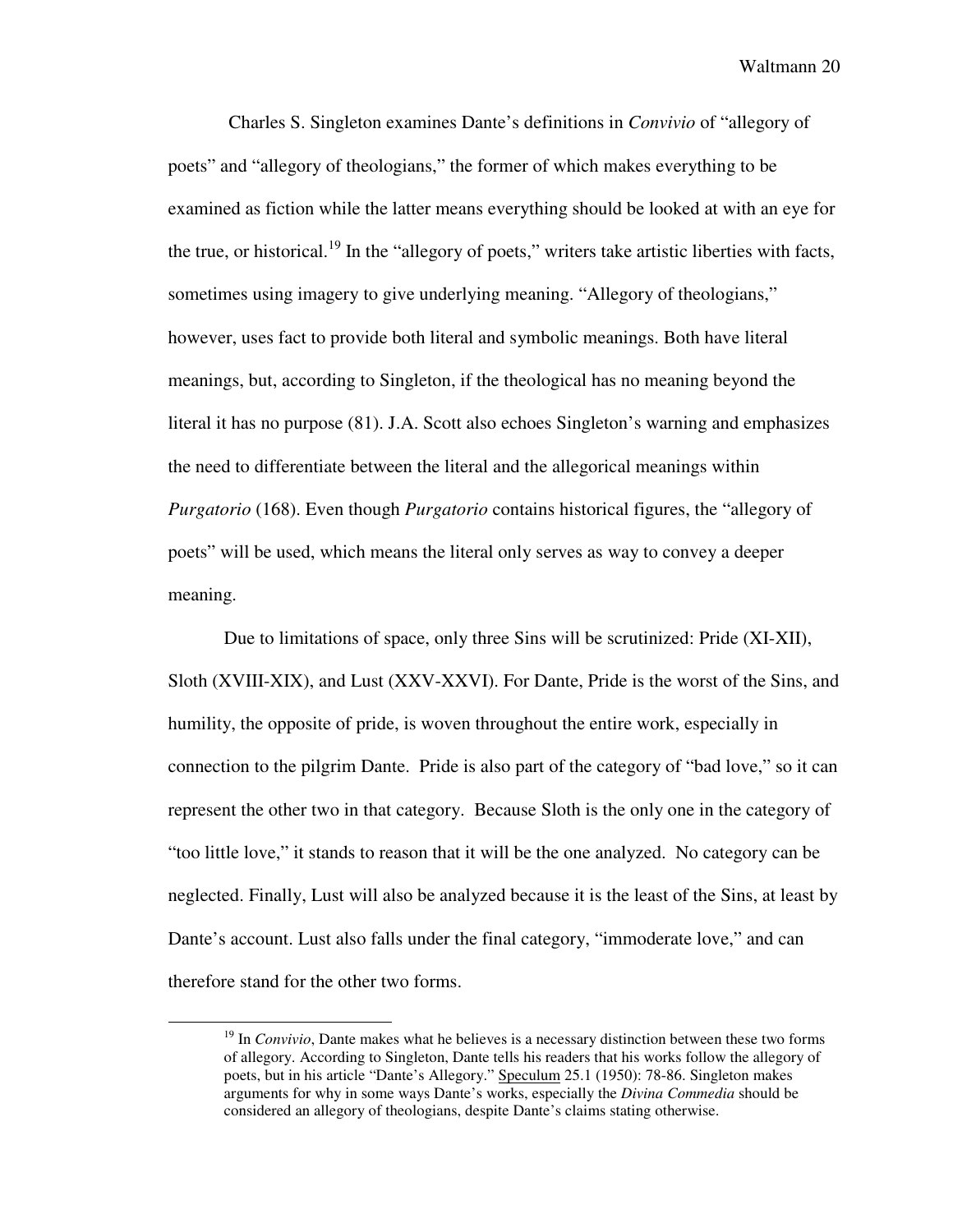Because Purgatory is a place where souls are cleansed before entering heaven, Dante includes several aspects of purification from the Church. Among the first allegories encountered are the seven P's on Dante's forehead when he enters Purgatory. Like the rest of mankind, Dante has to cleanse himself of the Sins one at a time, starting with Pride, which is the one he struggles with the most. As he continues up the mountain, a P is taken from his forehead for every Sin that is cleansed, like Catholicism's belief that a person's sin is forgiven for each act of penance performed.

One noticeable tradition from the Church is the use of the Beatitudes throughout the levels. As stated earlier, other scholars of the Sins have tried to fit the Beatitudes as opposite the Sins, and some have found that they are not a perfect fit. This fact does not seem to bother Dante, most likely because Catholic doctrine commonly used the Beatitudes as a way to battle the Sins. For each of the Sins Virgil and Dante hear one of the Beatitudes as they leave: *Beati paupers spiritu* (Blessed are the poor in spirit) for the proud; "Blessed are the merciful" for the envious; "Blessed are the peacemakers" for the wrathful; "Blessed are they that mourn" for the slothful; and for the gluttonous, "Blessed are they whom Grace so lights within that love of food in them does not excite excessive appetite, but who take pleasure in keeping every hunger within measure" (XXIV 152-55). As can be seen, not all of the Beatitudes fit exactly with their coinciding Sin, and two of the Sins are missing Beatitudes, which was a problem encountered by earlier scholars when trying to align the Beatitudes with the Sins.

When Dante first enters the cornice of the Proud, he hears the prideful reciting a version of the Paternoster. The prayer itself is conducive to asking for humility. One line of the prayer recites, "so teach all men to offer up their own" (XI 12), which requires the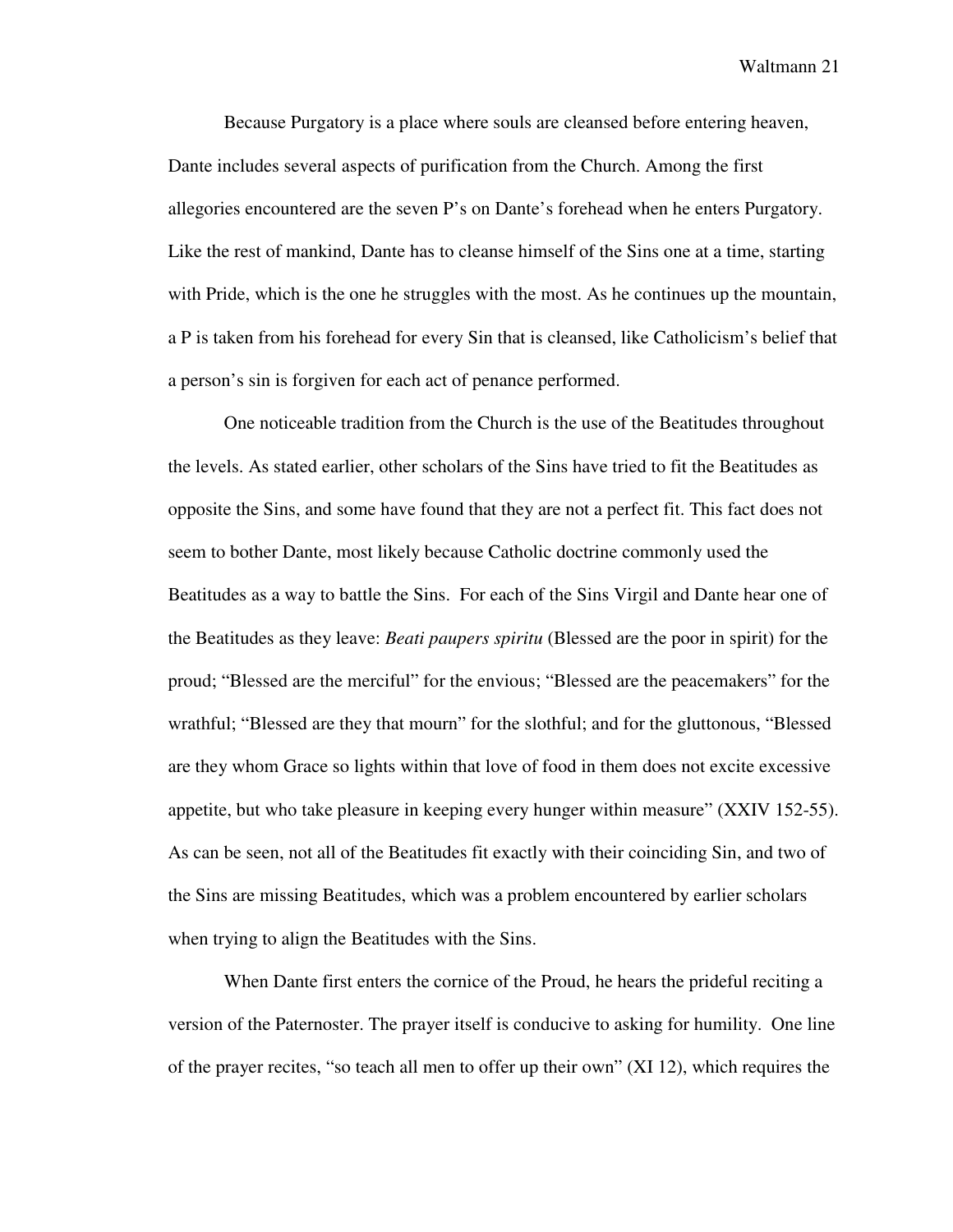confession of inability to do everything. Later, the prayer also states, "Our strength is as a reed bent to the ground" (XI 19). This is not the first instance in *Purgatorio* that a reed is used to symbolize humility.<sup>20</sup> Before Dante and Virgil even enter Purgatory, they descend to the island at the bottom of the mountain, which also symbolizes humility because it is a requirement to be cleansed of all the Sins. Growing along the shoreline are reeds, and later, when Virgil plucks one to tie around Dante's waist, Dante refers to it as a "humble stalk" (I 133). The pliability of the reed also lends to the idea of humility. One other theory concerning the reason that the prideful recite the Paternoster is that this prayer is so familiar to the Church that even children are able to recite it. This fact implies that the proud must return to being children, an idea which also gives the image of going down to achieve humility<sup>21</sup> (Ciardi 125).

Even the punishment of the proud suggests that humility requires being below where one formally was. Each person in this cornice is weighed down by stones, so they are forced to bend under the heaviness, and the only way to be free from their bondage is through God's grace. Omberto tells Dante, "Here until God be pleased to raise my head / I bear this weight" (XI 70-1). He does not even presume to be able to have the strength to raise his own head once his burden is lightened, but recognizes the sovereignty of God as the only one who has the ability to cleanse him of Pride. But Pride is not the only Sin that

 $20$  In the ante-purgatory, Virgil ties a reed around Dante's waist (I 95), and a description is given about the reeds growing on the shore-line (I 100-5). Ciardi's note concerning the allegory of the reeds states that the reed is not only a symbol of humility, but that the reed replaces the rope used to defeat sin in the form of the Leopard in *Inferno*, signifying that submission to God's will is now what is needed to further Dante's journey to heaven. Also, having the reed tied around Dante's waist gives him a constant reminder of humility (39).

<sup>&</sup>lt;sup>21</sup> The idea of returning to a child-like mentality is also found in Matthew 18:3-4, where Jesus states, "Truly I say to you, unless you turn and become like children, you will never enter the kingdom of heaven. Whoever humbles himself like this child is the greatest in the kingdom of heaven" (ESV). Like the Paternoster, Dante and other Catholics may have been familiar with this passage and understood that child-like faith and humility are requirements for being a virtuous person.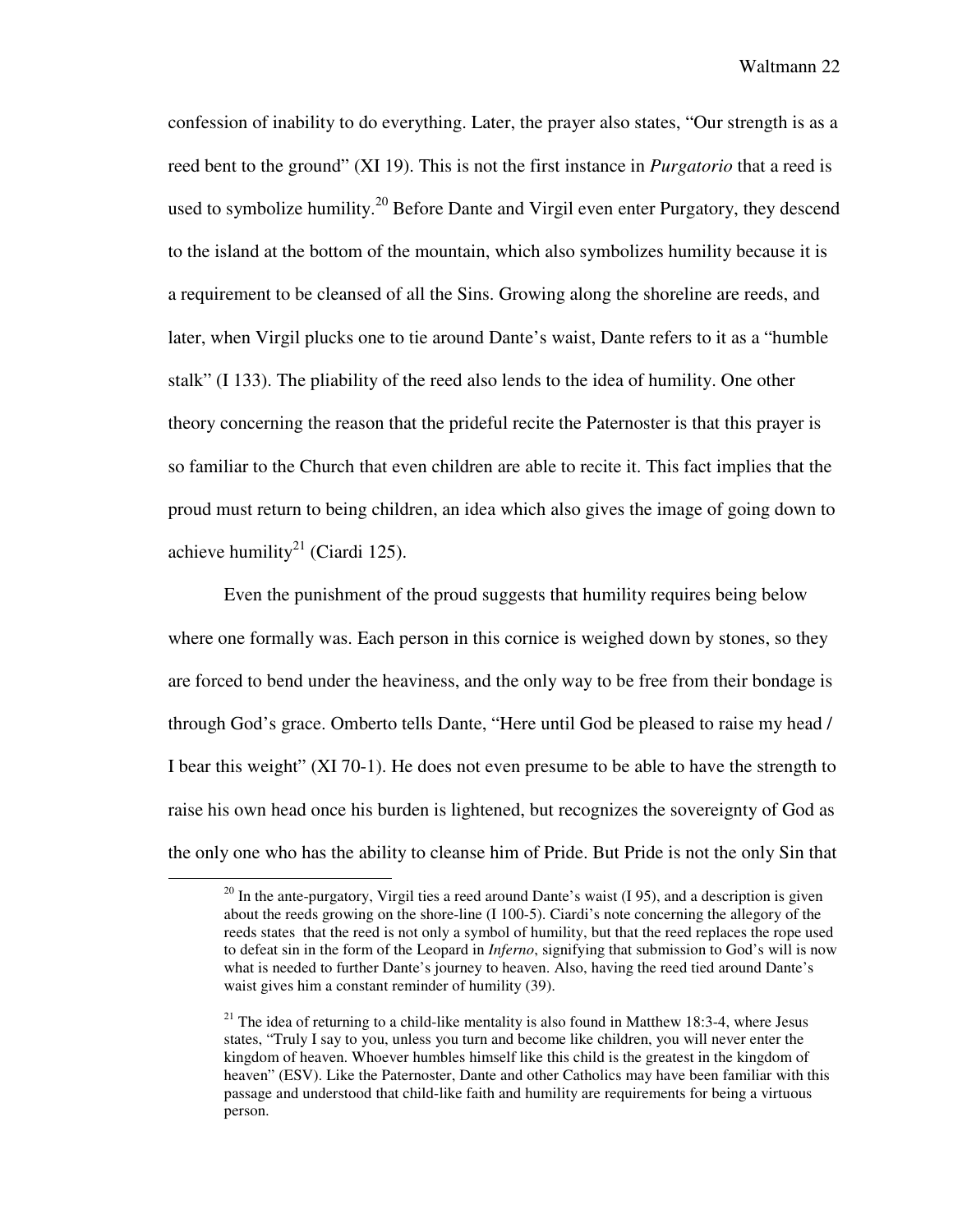correlates with weight. Sin itself is given a physical form in weight. Dante feels lighter every time he is cleansed of a Sin and a *P* is removed from his forehead, a process that allows him to ascend toward God.

An interesting allegory noticed by Ciardi in his translation of *Purgatorio* is the symbolism in the bas-reliefs that Dante describes as he walks through the cornice of the proud:

> The present rein is elaborately conceived and consists of thirteen basreliefs cut into the pavement over which the souls pass. Dante's description of the first four panels begins with "I saw," of the next four, with "Oh!" and of the next four, with "It showed." In Italian these phrases are: *Vedea. . .O! . . .Mostrava*. Acrostically (*V* being equal to *U* in Latin), this combination reads: *UOM*, i.e., "man." The tercet describing the thirteenth panel repeats the three phrases in order at the beginning of each of the three lines. The pattern in the original read, therefore: *UUUU, OOOO, MMMM, UOM*. This elaborate structure is clearly intended to show not only that Pride is the first and heaviest of man's sins, but that it is so characteristic of him that PRIDE and MAN are practically synonymous. $^{22}$  (Ciardi 134)

Not only do the individual depictions give examples of pride, but they are "divinely wrought," meaning that no human can claim credit for their beauty and grace. Only God

 $22$  In a similar use of Latin, the character Dante refers to those who "read OMO in the face of man" (XXIII 32) in the terrace of the Gluttons. Ciardi's note clarifies by explaining the medieval belief that God created man's face to hold the letters O-M-O D-E-I, "Man [is] of God" (239), which contrasts with the earlier depiction of the bas-reliefs that imply that man is pride. Perhaps Dante is making a statement that God put his signature on man, but that without him man because proud, so the only way to conquer pride is to admit that God is the Creator and ultimate power.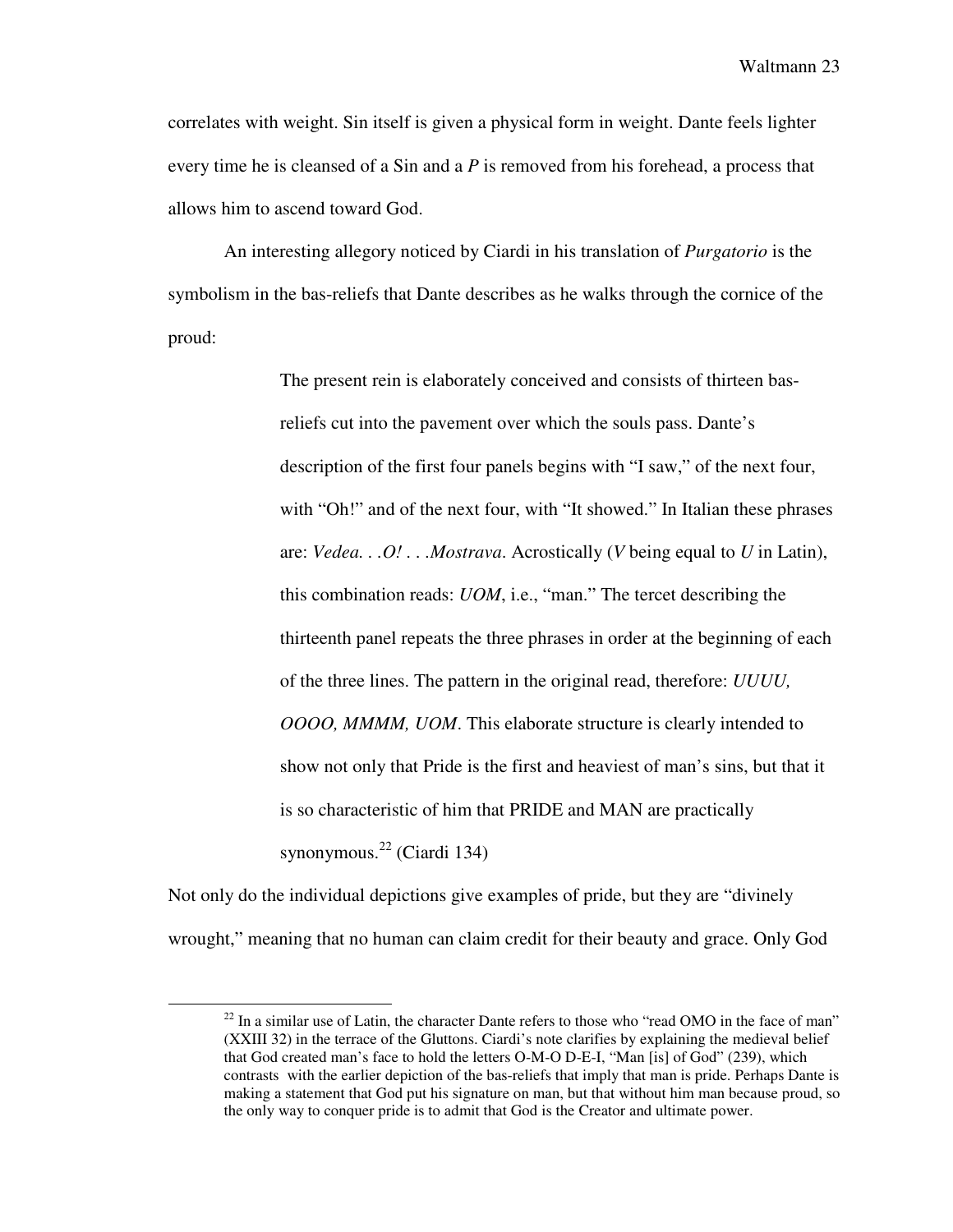can take the admiration and have pride in the work that the bas-reliefs demonstrate.

After Dante travels through the levels of Pride, Envy, and Wrath, he begins to climb to the cornice of the Slothful, where he experiences a sense of lethargy and asks himself, "O strength, why do you melt away? . . . for now / it seemed [his] legs were turning to lead" (XVII 73-5). His experience demonstrates the common definition associated with Sloth, physical lethargy, and gives a contrast when Virgil gives him the definition of Sloth: "That love of good which in the life before / lay idle in the soul is paid for now / Here Sloth strains at the once-neglected oar" (XVII 85-7). According to Virgil's definition, "Sloth" refers to an inactivity in the pursuit of the love that a person felt in the soul, which suggests a spiritual lethargy. The purification process for the Slothful is running, being "spurred by good will and high love" (XVIII 95), which counteracts both the physical and spiritual aspects of slovenliness.

 Once Dante cleanses himself of Sloth and has another *P* erased, he climbs through Greed and Gluttony, arriving in the final cornice of Sin in Purgatory—the level of the Lustful. Here Virgil warns him to keep his eyes close. Virgil could have multiple meanings for this warning. The literal meaning would imply that the fire surrounding them could burn Dante's eyes. The allegorical meaning could mean more than one thing. Virgil could be telling Dante that Lust, since it is at the top of Purgatory, is the Sin most easily fallen into. Or he could be cautioning Dante because Lust most commonly enters through the eyes, especially the "lust of the eyes." Richard Abrams connects lust to gluttony through the "analogy of oral and sexual gratification" (34), but Lust, Gluttony, and even Greed can be connected through the "lust of the eyes." Each Sin begins with the person seeing what he desires and that desire growing into an irresistible craving.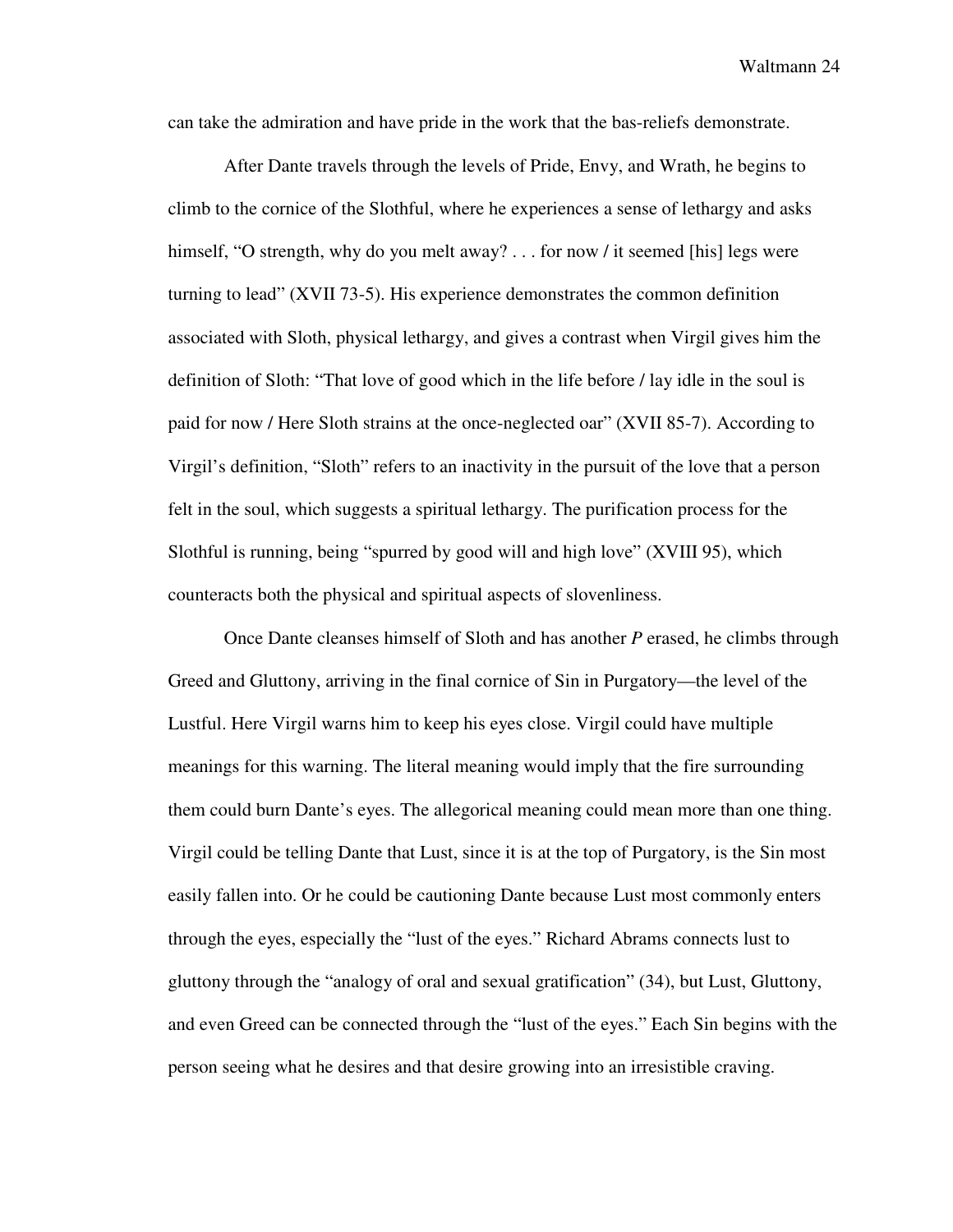The fire which surrounds Dante serves the purpose of purifying the Lustful, who had, while they were living, burned with desire. The Lustful also sing "*Summae Deus clementiae*"—a hymn that prays for chastity. While Dante talks to those in the fire, he witnesses the arrival of another group coming from the opposite direction, the Sodomites. The obvious allegory here is that sodomy goes against the natural form of love. Even though only three Sins were looked at, hopefully these examples can be used to further analyze and understand the other four in *Purgatorio*: Wrath, Envy, Greed, and Gluttony. *Conclusion* 

 The origins of the Sins, their influence in medieval society, the belief of the source of the Sins, and the allegories used to describe them—all of these play a role in what is one of the greatest pieces of literature ever written. Various images of the Sins are found through history—most of them gruesome and grotesque, like the carved images found in the *Somme le Roi*—while images of the Virtues generally appeal to the eyes and senses, like the Gardens of Virtue. But from looking closely at how Dante weaves the Sins throughout *Purgatorio*, people who read the *Divina Commedia* for pleasure and scholars alike can see that Dante brings artistic beauty to the ugliness of death and sin through giving hope and a promise of redemption.

 As for those who look at the Sins themselves apart from art or literature, analyzing Dante's portrayal of them in *Purgatorio* provides a way to humanize a concept that discusses weaknesses of humanity as a puzzle to be solved. Dante provides real people to demonstrate real sins. *Purgatorio* pulls aspects of the Sins from Catholic tradition, well-known art and literature, Greek philosophy, and other depictions of the Sins that may not be known today, and melds them together to make a piece of literature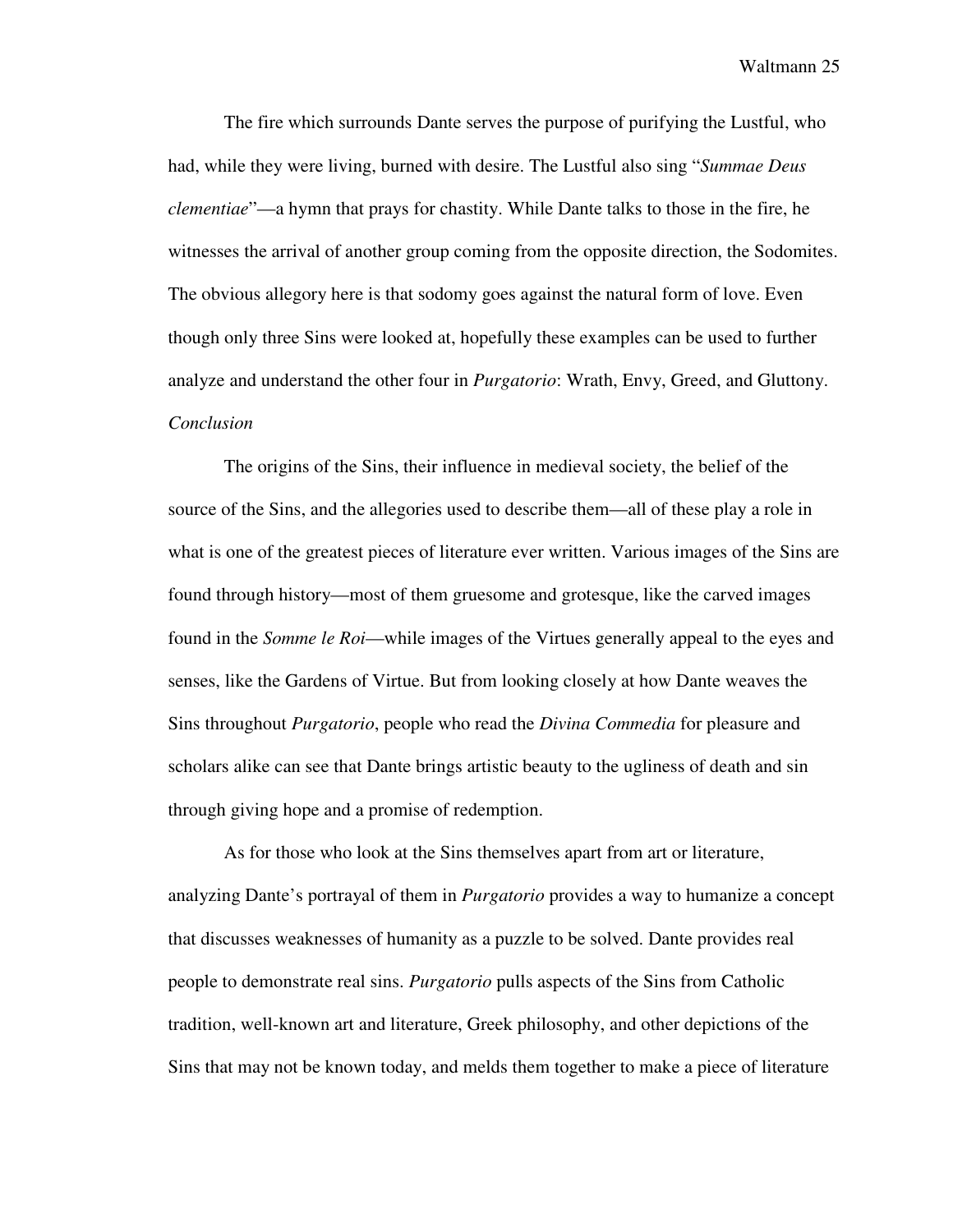that gives a masterpiece that depicts the hideousness of human depravity through stunning imagery and verse, with the underlying hope of divine love.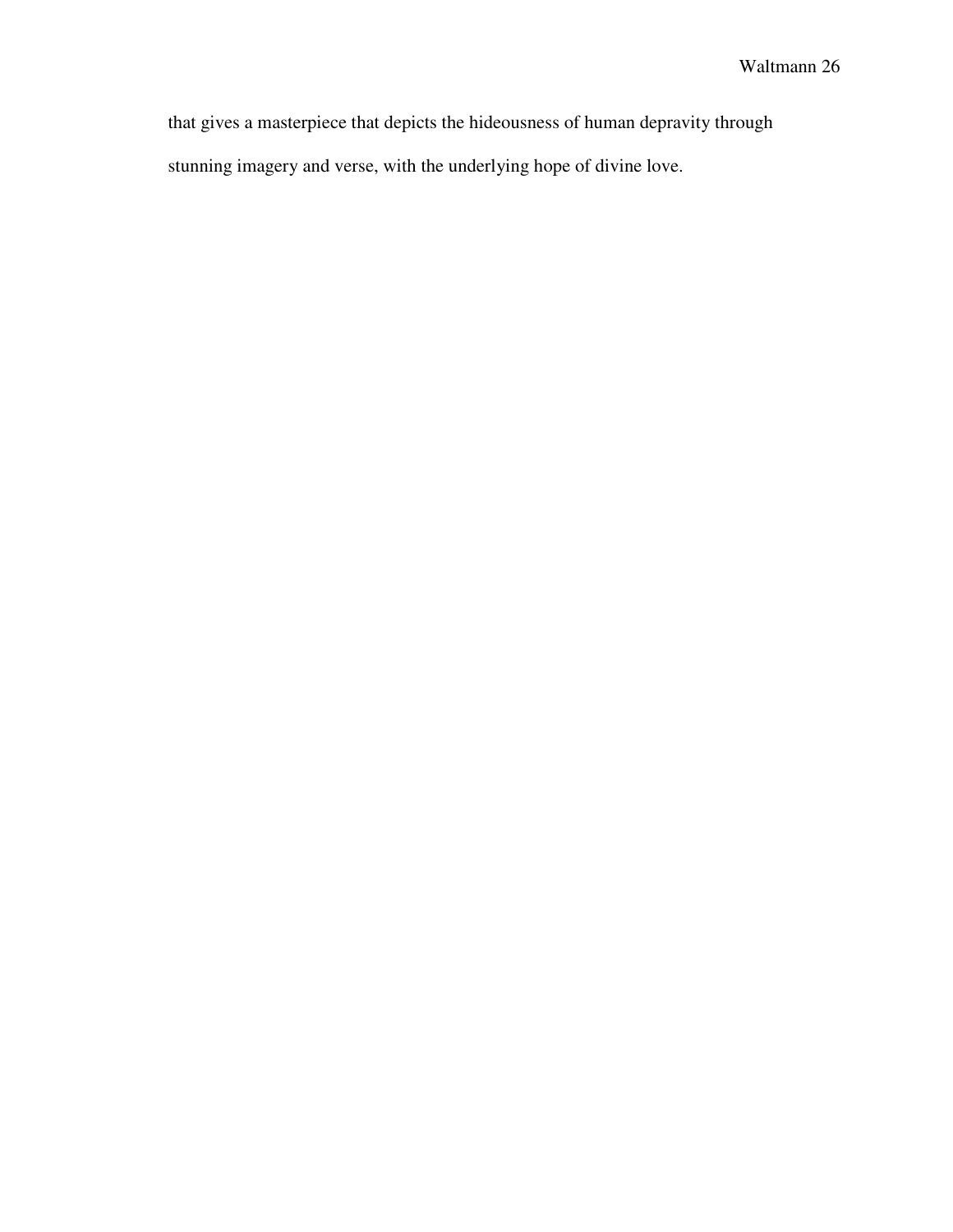## Works Cited

Abrams, Richard. "Inspiration and Gluttony: The Moral Context of Dante's Poetics of the 'Sweet New Style'." MLN 91.1 (1976): 30-59. JSTOR. JSTOR Liberty U Lib.,

Lynchburg, VA. 8 Sept. 2007. <http://www.jstor.org>.

Alighieri, Dante. *Purgatorio*. John Ciardi, trans. New York: Penguin, 1961.

Bloomfield, Morton W.. *The Seven Deadly Sins*. East Lansing: Michigan State UP, 1952.

- Butler, Arthur John. *Dante: His Times and His Work*. New York: Macmillian, 1901.
- Chaucer, Geoffrey. "The Parsons Tale." The Riverside Chaucer. Ed. Larry D. Benson et al.  $3<sup>rd</sup>$  ed. Boston: Houghton, 1987, 288-327.

Ciardi, John. trans. *The Purgatorio*. Dante Alighieri. New York: Penguin, 1961.

Dinsmore, Charles Allen. *Life of Dante Alighieri*. Boston: Houghton, 1919.

- Eberl, Jason T. "Aquinas on the Nature of Human Beings." The Review of Metaphysics 58.2 (2004): 333-66. Academic Onefile. Gale Liberty U Lib., Lynchburg, VA. 6 Oct. 2008. <http://find.galegroup.com/itx/start.do?prodId=AONE>.
- Kent, Bonnie. "The Moral Life." The Cambridge Companion to Medieval Philosophy. Ed. A. S. McGrade. Cambridge: Cambridge UP, 2003. Cambridge Collections Online. Cambridge UP. 6 Oct. 2008.

<http://cco.cambridge.org/uid=2451/extract?>.

Knight, Alan E.. "The Condemnation of Pleasure in Late Medieval French Morality Plays." The French Review 57.1 (1983): 1-9. JSTOR. JSTOR Liberty U Lib., Lynchburg, VA. 8 Sept. 2007. <http://www.jstor.org>.